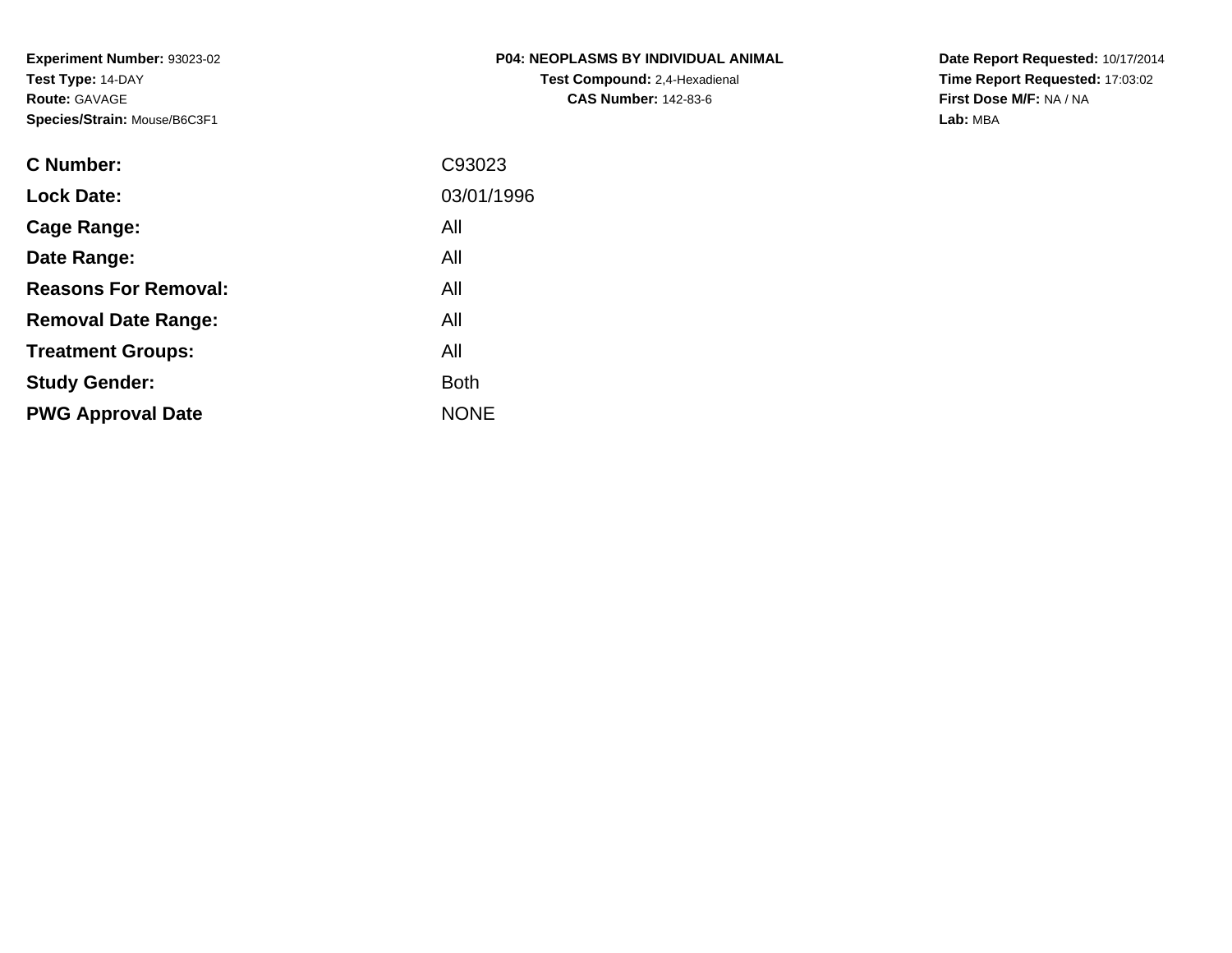**Experiment Number:** 93023-02**Test Type:** 14-DAY

# **Route:** GAVAGE

**Species/Strain:** Mouse/B6C3F1

## **P04: NEOPLASMS BY INDIVIDUAL ANIMAL**

**Test Compound:** 2,4-Hexadienal **CAS Number:** 142-83-6

**Date Report Requested:** 10/17/2014**Time Report Requested:** 17:03:02**First Dose M/F:** NA / NA**Lab:** MBA

| <b>B6C3F1 Mouse Male</b><br><b>MG/KG</b><br>0.0                                                                     | DAY ON TEST      | 0<br>0<br>$\boldsymbol{l}$<br>7                               | 0<br>0<br>1<br>7                                                 | 0<br>0<br>$\boldsymbol{l}$<br>$\overline{7}$        | 0<br>0<br>1<br>7      | 0<br>0<br>$\boldsymbol{l}$<br>7 |                       |
|---------------------------------------------------------------------------------------------------------------------|------------------|---------------------------------------------------------------|------------------------------------------------------------------|-----------------------------------------------------|-----------------------|---------------------------------|-----------------------|
|                                                                                                                     | <b>ANIMAL ID</b> | $\mathbf 0$<br>$\mathbf 0$<br>$\mathbf 0$<br>$\mathbf 0$<br>1 | $\mathbf 0$<br>$\mathbf 0$<br>$\mathbf 0$<br>0<br>$\overline{2}$ | $\mathbf 0$<br>$\mathbf 0$<br>$\mathbf 0$<br>0<br>3 | 0<br>0<br>0<br>0<br>4 | 0<br>0<br>0<br>0<br>5           | <i><b>*TOTALS</b></i> |
| <b>Alimentary System</b>                                                                                            |                  |                                                               |                                                                  |                                                     |                       |                                 |                       |
| Liver<br>Stomach, Forestomach<br><b>Cardiovascular System</b>                                                       |                  | +<br>$\ddot{}$                                                | +<br>$\ddot{}$                                                   | +<br>$+$                                            | $+$                   | +<br>$+$                        | 5<br>5                |
| <b>NONE</b><br><b>Endocrine System</b>                                                                              |                  |                                                               |                                                                  |                                                     |                       |                                 |                       |
| <b>NONE</b><br><b>General Body System</b>                                                                           |                  |                                                               |                                                                  |                                                     |                       |                                 |                       |
| <b>NONE</b><br><b>Genital System</b>                                                                                |                  |                                                               |                                                                  |                                                     |                       |                                 |                       |
| <b>NONE</b><br><b>Hematopoietic System</b>                                                                          |                  |                                                               |                                                                  |                                                     |                       |                                 |                       |
| <b>NONE</b><br><b>Integumentary System</b>                                                                          |                  |                                                               |                                                                  |                                                     |                       |                                 |                       |
| <b>NONE</b><br><b>Musculoskeletal System</b>                                                                        |                  |                                                               |                                                                  |                                                     |                       |                                 |                       |
| <b>NONE</b><br><b>Nervous System</b>                                                                                |                  |                                                               |                                                                  |                                                     |                       |                                 |                       |
| * Total animals with tissue examined microscopically; Total animals with tumor<br>+ Tissue examined microscopically |                  |                                                               |                                                                  |                                                     |                       |                                 |                       |

I ..Insufficient tissue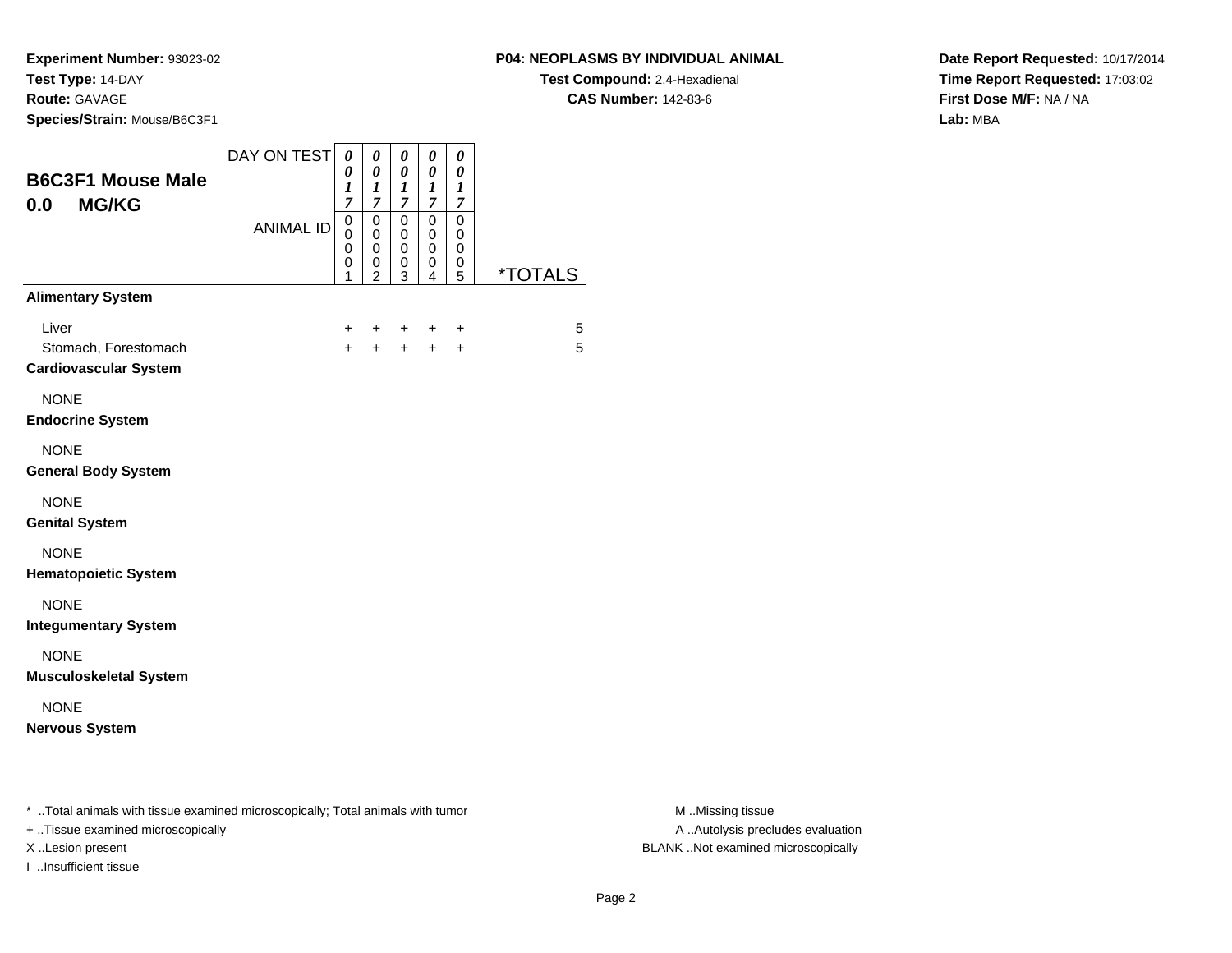**Species/Strain:** Mouse/B6C3F1

**B6C3F1 Mouse Male**

| DAY ON TEST      | 0 | 0 | 0 | $\boldsymbol{\theta}$ | 0 |   |
|------------------|---|---|---|-----------------------|---|---|
|                  | 0 | 0 | 0 | 0                     | 0 |   |
|                  |   |   |   |                       |   |   |
|                  | 7 | ⇁ | 7 | 7                     | ⇁ |   |
| <b>ANIMAL ID</b> | 0 | 0 | 0 | 0                     | 0 |   |
|                  | 0 | 0 | 0 | 0                     | U |   |
|                  | 0 | 0 | 0 | 0                     | 0 |   |
|                  | 0 | 0 | 0 | 0                     | 0 |   |
|                  |   | ◠ | 3 |                       | 5 | × |

NONE

**Respiratory System**

**0.0 MG/KG**

NONE

**Special Senses System**

#### NONE

**Urinary System**

| Kidney<br><b>SYSTEMIC LESIONS</b> |  | + + + + + |  | 5 |
|-----------------------------------|--|-----------|--|---|
| Multiple Organ                    |  | + + + + + |  | 5 |

\* ..Total animals with tissue examined microscopically; Total animals with tumor **M** ..Missing tissue M ..Missing tissue

+ ..Tissue examined microscopically

I ..Insufficient tissue

A .. Autolysis precludes evaluation X ..Lesion present BLANK ..Not examined microscopically

**P04: NEOPLASMS BY INDIVIDUAL ANIMALTest Compound:** 2,4-Hexadienal

**CAS Number:** 142-83-6

**Date Report Requested:** 10/17/2014**Time Report Requested:** 17:03:02**First Dose M/F:** NA / NA**Lab:** MBA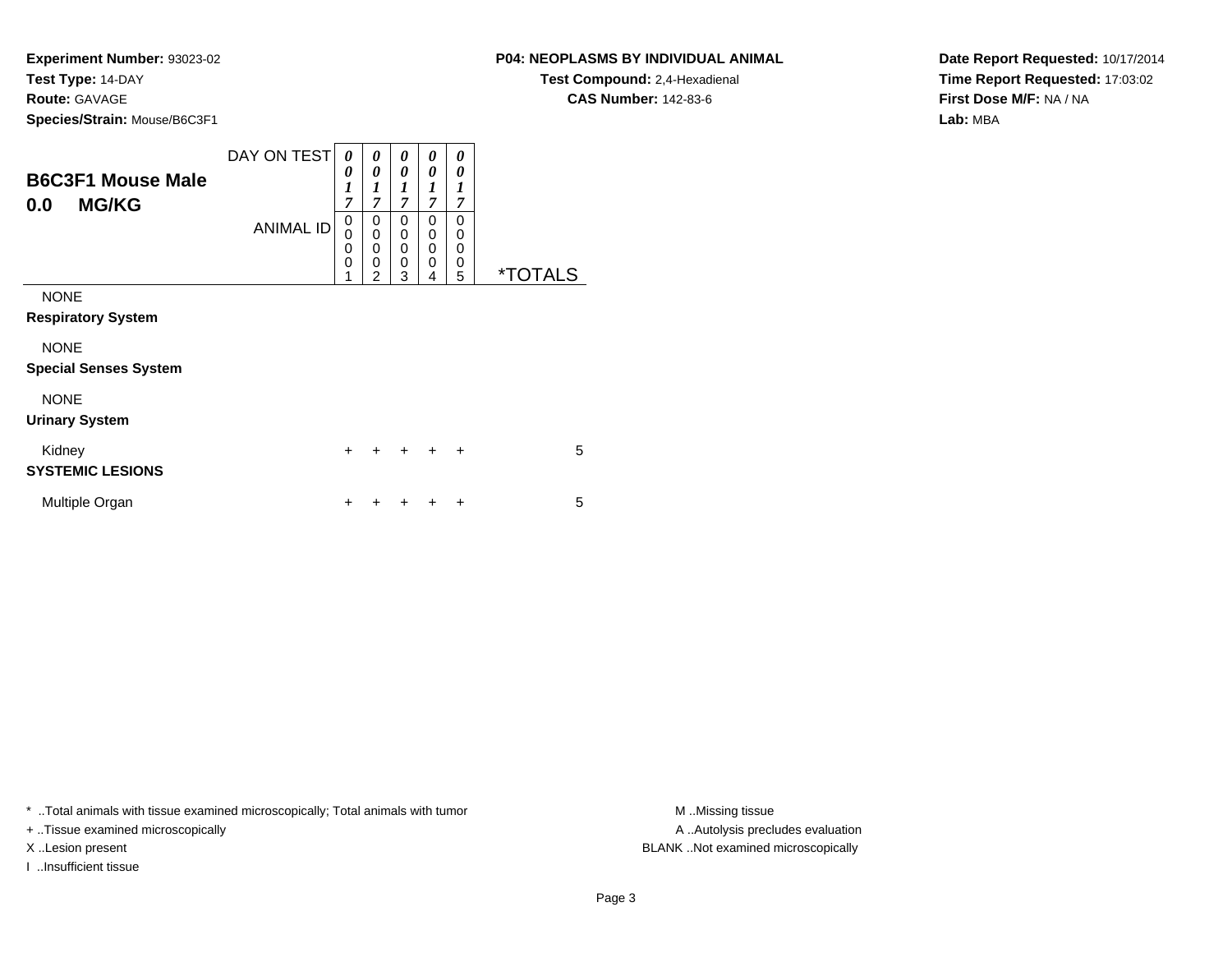| Experiment Number: 93023-02  |
|------------------------------|
| Test Type: 14-DAY            |
| <b>Route: GAVAGE</b>         |
| Species/Strain: Mouse/B6C3F1 |

DAY ON TEST

# **B6C3F1 Mouse Male3.0 MG/KG**

ANIMAL ID

\*TOTALS

**Alimentary System**

NONE

**Cardiovascular System**

NONE

**Endocrine System**

NONE

**General Body System**

NONE

**Genital System**

NONE

**Hematopoietic System**

NONE

**Integumentary System**

NONE

**Musculoskeletal System**

NONE

**Nervous System**

NONE

\* ..Total animals with tissue examined microscopically; Total animals with tumor **M** ..Missing tissue M ..Missing tissue

+ ..Tissue examined microscopically

I ..Insufficient tissue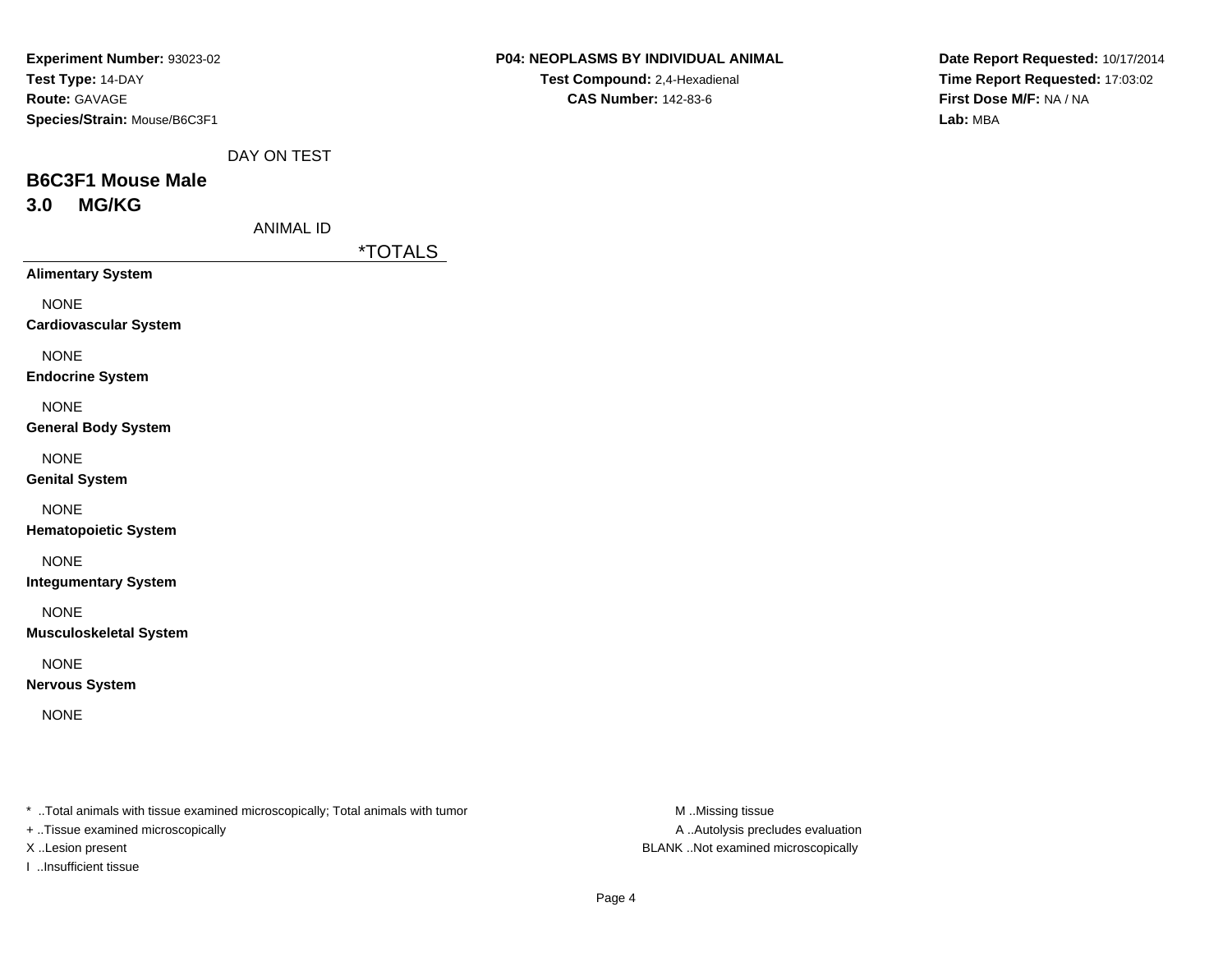| Experiment Number: 93023-02  |
|------------------------------|
| Test Type: 14-DAY            |
| <b>Route: GAVAGE</b>         |
| Species/Strain: Mouse/B6C3F1 |

DAY ON TEST

# **B6C3F1 Mouse Male3.0 MG/KG**

ANIMAL ID

\*TOTALS

**Respiratory System**

NONE

**Special Senses System**

NONE

**Urinary System**

#### NONE

#### **SYSTEMIC LESIONS**

Multiple Organ

 $\mathbf n$  0

\* ..Total animals with tissue examined microscopically; Total animals with tumor **M** ...Missing tissue M ...Missing tissue

+ ..Tissue examined microscopically

I ..Insufficient tissue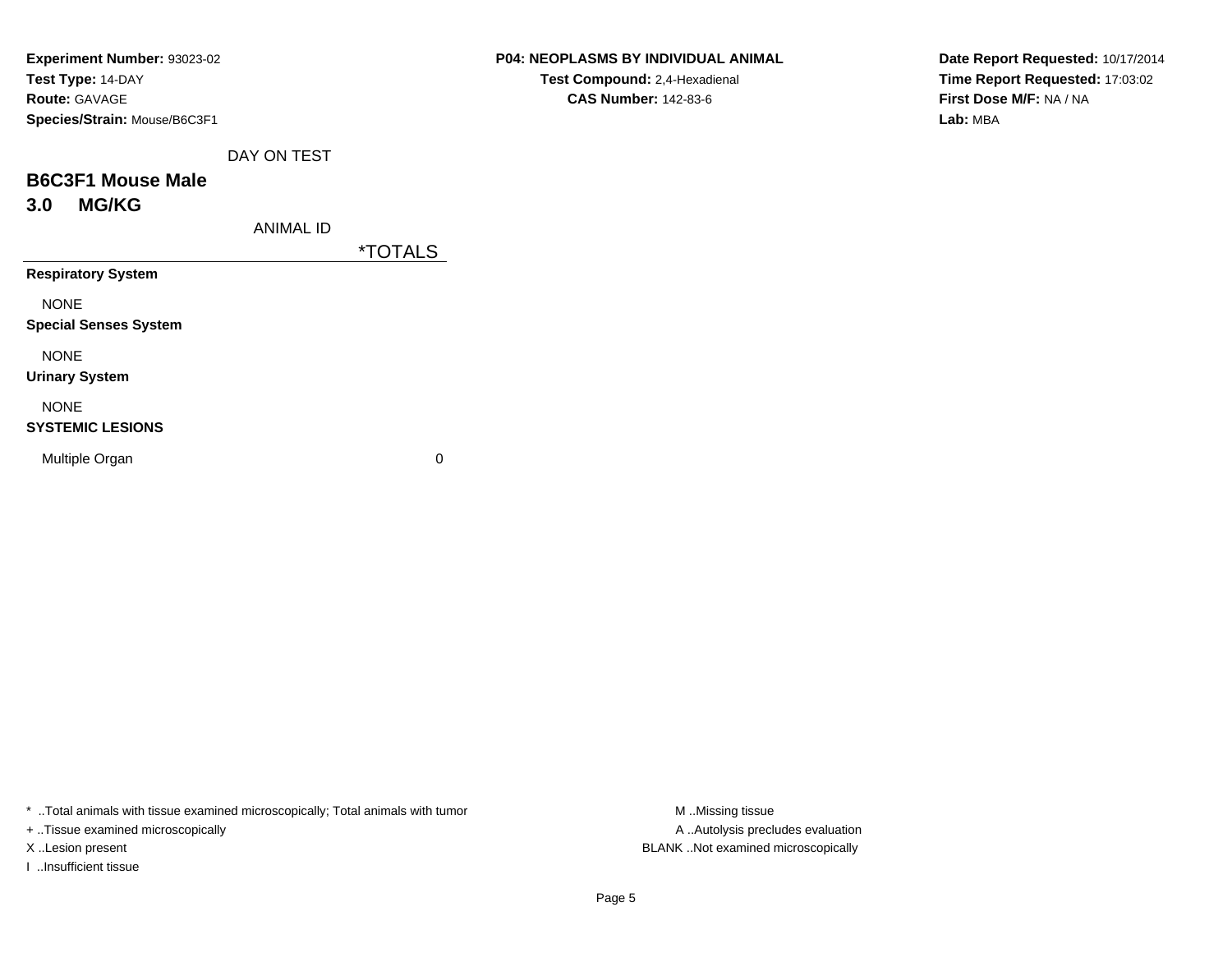| Experiment Number: 93023-02  |
|------------------------------|
| Test Type: 14-DAY            |
| <b>Route: GAVAGE</b>         |
| Species/Strain: Mouse/B6C3F1 |

DAY ON TEST

# **B6C3F1 Mouse Male9.0 MG/KG**

ANIMAL ID

\*TOTALS

**Alimentary System**

NONE

**Cardiovascular System**

NONE

**Endocrine System**

NONE

**General Body System**

NONE

**Genital System**

NONE

**Hematopoietic System**

NONE

**Integumentary System**

NONE

**Musculoskeletal System**

NONE

**Nervous System**

NONE

\* ..Total animals with tissue examined microscopically; Total animals with tumor **M** ..Missing tissue M ..Missing tissue

+ ..Tissue examined microscopically

I ..Insufficient tissue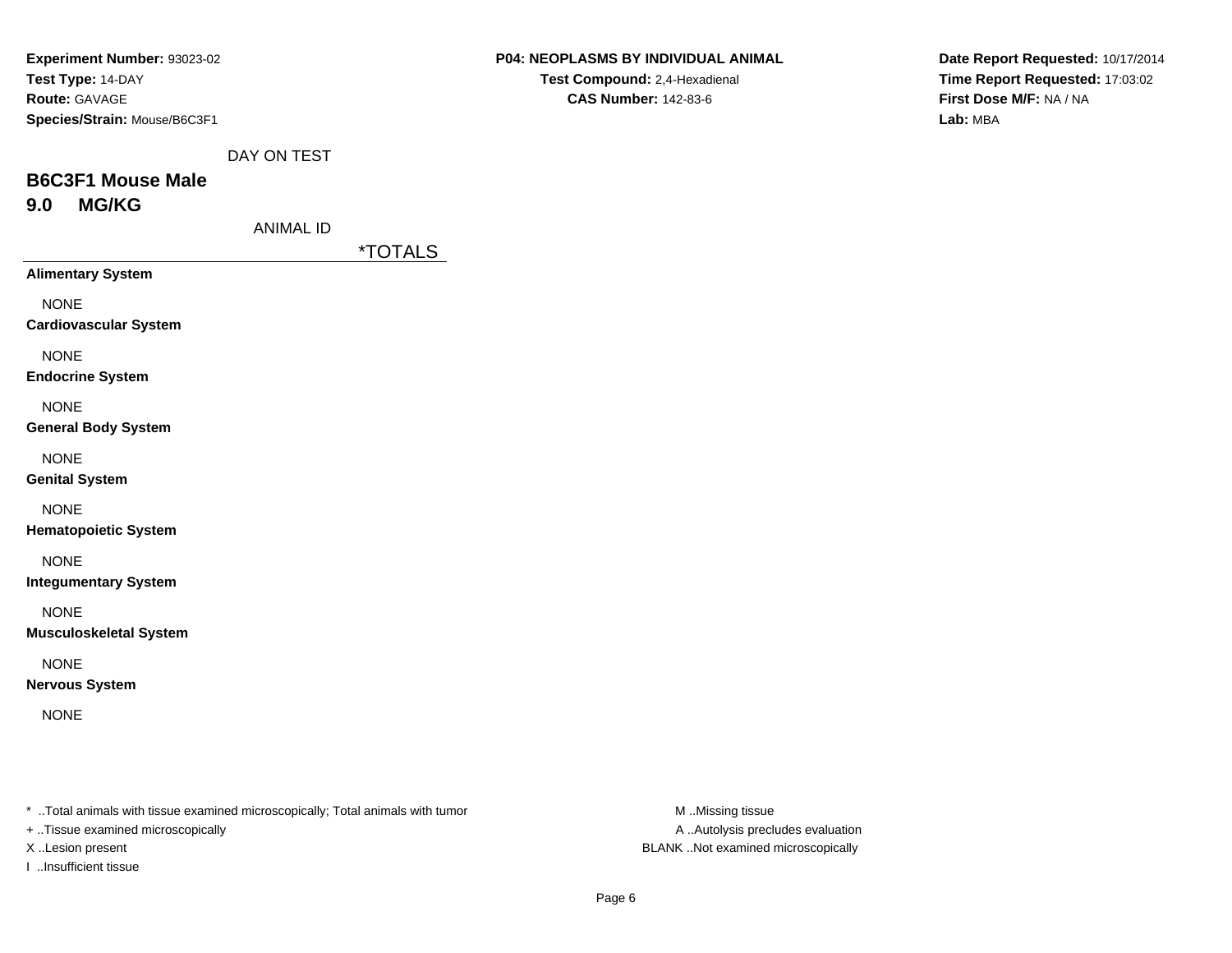| Experiment Number: 93023-02  |  |
|------------------------------|--|
| Test Type: 14-DAY            |  |
| <b>Route: GAVAGE</b>         |  |
| Species/Strain: Mouse/B6C3F1 |  |

| P04: NEOPLASMS BY INDIVIDUAL ANIMAL  |
|--------------------------------------|
| <b>Test Compound: 2,4-Hexadienal</b> |
| <b>CAS Number: 142-83-6</b>          |

DAY ON TEST

# **B6C3F1 Mouse Male9.0 MG/KG**

ANIMAL ID

\*TOTALS

**Respiratory System**

NONE

**Special Senses System**

NONE

**Urinary System**

#### NONE

#### **SYSTEMIC LESIONS**

Multiple Organ

 $\mathbf n$  0

\* ..Total animals with tissue examined microscopically; Total animals with tumor **M** . Missing tissue M ..Missing tissue

+ ..Tissue examined microscopically

I ..Insufficient tissue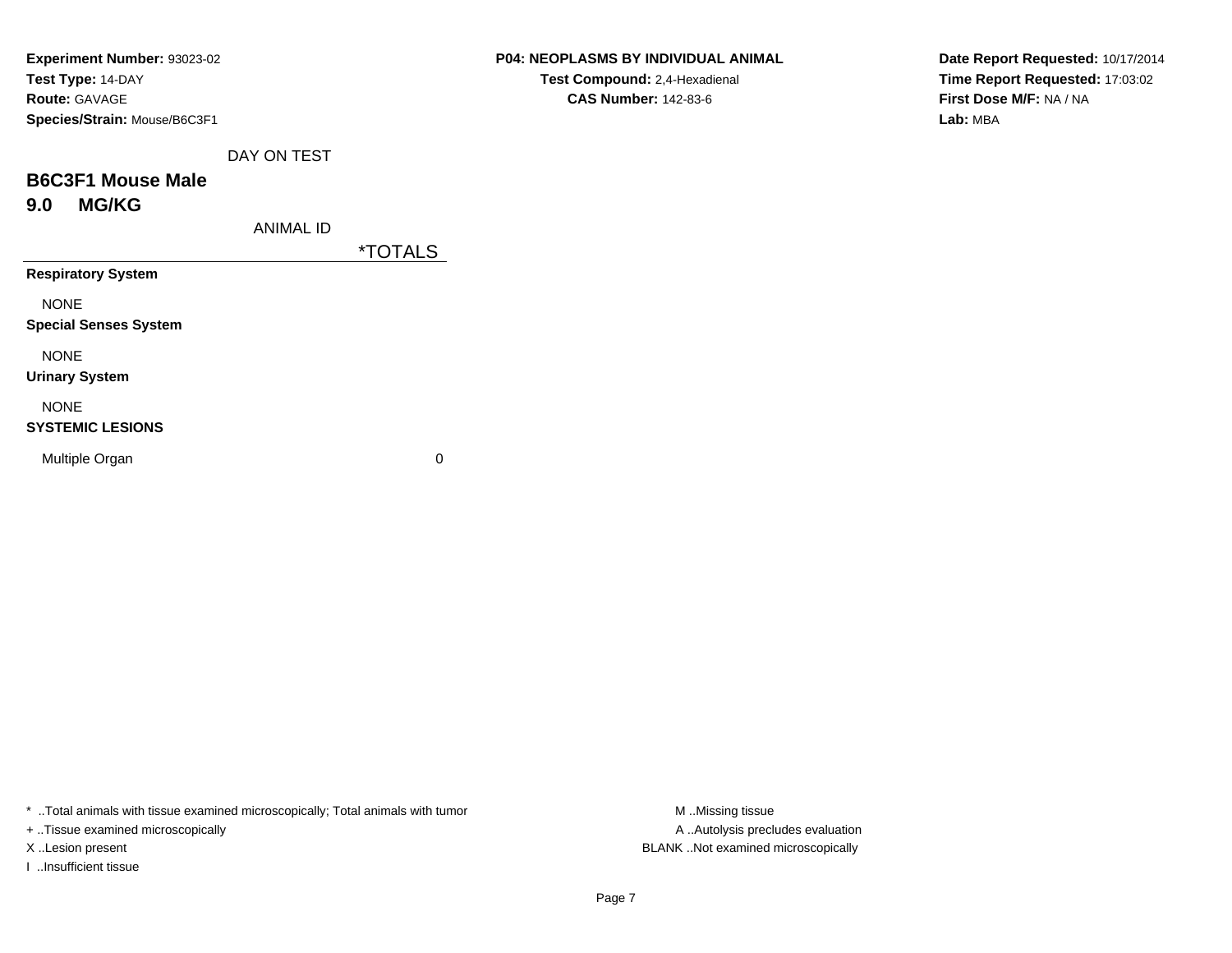#### **P04: NEOPLASMS BY INDIVIDUAL ANIMAL**

**Test Compound:** 2,4-Hexadienal **CAS Number:** 142-83-6

**Date Report Requested:** 10/17/2014**Time Report Requested:** 17:03:02**First Dose M/F:** NA / NA**Lab:** MBA

| <b>B6C3F1 Mouse Male</b><br><b>MG/KG</b><br>27.0     | DAY ON TEST      | $\theta$<br>0<br>1<br>7         | 0<br>0<br>$\boldsymbol{l}$<br>$\overline{7}$         | 0<br>$\boldsymbol{\theta}$<br>$\boldsymbol{l}$<br>$\overline{7}$ | $\pmb{\theta}$<br>0<br>$\boldsymbol{l}$<br>$\overline{7}$ | 0<br>0<br>$\boldsymbol{l}$<br>$\overline{7}$ |                       |
|------------------------------------------------------|------------------|---------------------------------|------------------------------------------------------|------------------------------------------------------------------|-----------------------------------------------------------|----------------------------------------------|-----------------------|
|                                                      | <b>ANIMAL ID</b> | 0<br>0<br>$\mathbf 0$<br>1<br>6 | $\mathbf 0$<br>0<br>$\mathbf 0$<br>$\mathbf{1}$<br>7 | $\mathbf 0$<br>0<br>$\mathbf 0$<br>1<br>8                        | 0<br>0<br>$\mathbf 0$<br>1<br>9                           | $\mathbf 0$<br>0<br>0<br>$\overline{c}$<br>0 | <i><b>*TOTALS</b></i> |
| <b>Alimentary System</b>                             |                  |                                 |                                                      |                                                                  |                                                           |                                              |                       |
| Stomach, Forestomach<br><b>Cardiovascular System</b> |                  | $\pm$                           | $\pm$                                                | $\pm$                                                            | $+$                                                       | $\ddot{}$                                    | 5                     |
| <b>NONE</b><br><b>Endocrine System</b>               |                  |                                 |                                                      |                                                                  |                                                           |                                              |                       |
| <b>NONE</b><br><b>General Body System</b>            |                  |                                 |                                                      |                                                                  |                                                           |                                              |                       |
| <b>NONE</b><br><b>Genital System</b>                 |                  |                                 |                                                      |                                                                  |                                                           |                                              |                       |
| <b>NONE</b><br><b>Hematopoietic System</b>           |                  |                                 |                                                      |                                                                  |                                                           |                                              |                       |
| <b>NONE</b><br><b>Integumentary System</b>           |                  |                                 |                                                      |                                                                  |                                                           |                                              |                       |
| <b>NONE</b><br><b>Musculoskeletal System</b>         |                  |                                 |                                                      |                                                                  |                                                           |                                              |                       |
| <b>NONE</b><br><b>Nervous System</b>                 |                  |                                 |                                                      |                                                                  |                                                           |                                              |                       |
| <b>NONE</b>                                          |                  |                                 |                                                      |                                                                  |                                                           |                                              |                       |

+ ..Tissue examined microscopically

I ..Insufficient tissue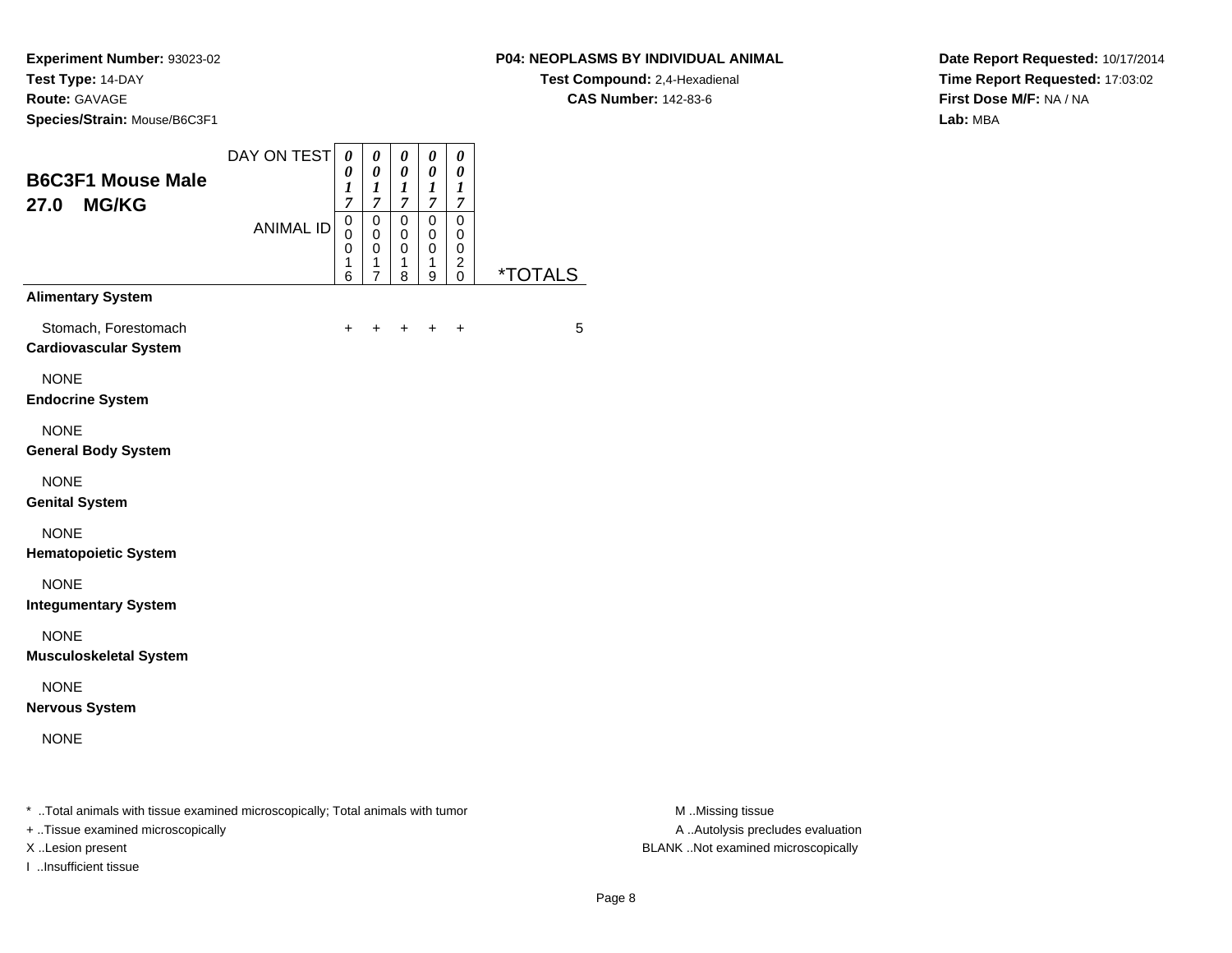## **P04: NEOPLASMS BY INDIVIDUAL ANIMAL**

**Test Compound:** 2,4-Hexadienal **CAS Number:** 142-83-6

**Date Report Requested:** 10/17/2014**Time Report Requested:** 17:03:02**First Dose M/F:** NA / NA**Lab:** MBA

| <b>B6C3F1 Mouse Male</b><br><b>MG/KG</b><br>27.0 | DAY ON TEST      | $\theta$<br>0<br>1<br>7         | 0<br>0<br>1<br>7 | 0<br>0<br>1<br>$\overline{7}$ | 0<br>0<br>1<br>$\overline{7}$ | 0<br>0<br>1<br>7             |                       |
|--------------------------------------------------|------------------|---------------------------------|------------------|-------------------------------|-------------------------------|------------------------------|-----------------------|
|                                                  | <b>ANIMAL ID</b> | 0<br>0<br>$\mathbf 0$<br>1<br>6 | 0<br>0<br>0<br>7 | 0<br>0<br>0<br>1<br>8         | 0<br>0<br>0<br>1<br>9         | 0<br>0<br>0<br>2<br>$\Omega$ | <i><b>*TOTALS</b></i> |
| <b>Respiratory System</b>                        |                  |                                 |                  |                               |                               |                              |                       |
| <b>NONE</b><br><b>Special Senses System</b>      |                  |                                 |                  |                               |                               |                              |                       |
| <b>NONE</b><br><b>Urinary System</b>             |                  |                                 |                  |                               |                               |                              |                       |
| <b>NONE</b><br><b>SYSTEMIC LESIONS</b>           |                  |                                 |                  |                               |                               |                              |                       |
| Multiple Organ                                   |                  | ┿                               |                  |                               |                               | $\div$                       | 5                     |

\* ..Total animals with tissue examined microscopically; Total animals with tumor **M** . Missing tissue M ..Missing tissue

+ ..Tissue examined microscopically

I ..Insufficient tissue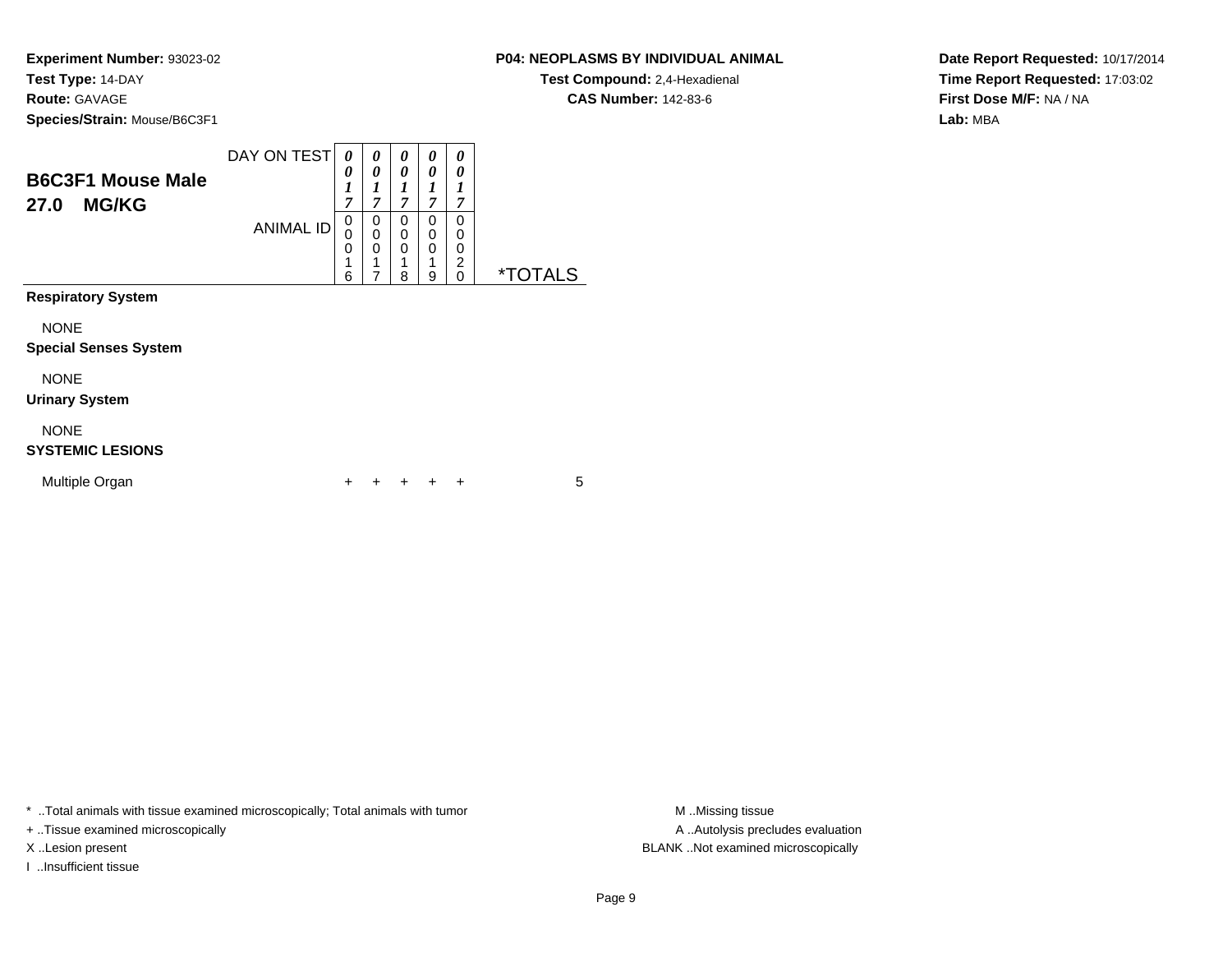**Species/Strain:** Mouse/B6C3F1

I ..Insufficient tissue

**Test Compound:** 2,4-Hexadienal **CAS Number:** 142-83-6

**Date Report Requested:** 10/17/2014**Time Report Requested:** 17:03:02**First Dose M/F:** NA / NA**Lab:** MBA

| <b>B6C3F1 Mouse Male</b><br><b>MG/KG</b><br>80.0                                                                    | DAY ON TEST<br><b>ANIMAL ID</b> | $\boldsymbol{\theta}$<br>0<br>1<br>$\overline{7}$<br>$\pmb{0}$<br>0<br>0<br>$\overline{\mathbf{c}}$<br>1 | $\pmb{\theta}$<br>0<br>$\boldsymbol{l}$<br>$\overline{7}$<br>$\pmb{0}$<br>0<br>0<br>$\frac{2}{2}$ | $\pmb{\theta}$<br>$\boldsymbol{\theta}$<br>$\boldsymbol{l}$<br>$\boldsymbol{7}$<br>$\mathbf 0$<br>0<br>0<br>$\frac{2}{3}$ | 0<br>$\pmb{\theta}$<br>$\boldsymbol{l}$<br>$\boldsymbol{7}$<br>0<br>$\pmb{0}$<br>0<br>$\frac{2}{4}$ | $\pmb{\theta}$<br>$\boldsymbol{\theta}$<br>$\boldsymbol{l}$<br>7<br>$\pmb{0}$<br>0<br>0<br>$\frac{2}{5}$ | <i><b>*TOTALS</b></i> |                                                       |
|---------------------------------------------------------------------------------------------------------------------|---------------------------------|----------------------------------------------------------------------------------------------------------|---------------------------------------------------------------------------------------------------|---------------------------------------------------------------------------------------------------------------------------|-----------------------------------------------------------------------------------------------------|----------------------------------------------------------------------------------------------------------|-----------------------|-------------------------------------------------------|
| <b>Alimentary System</b>                                                                                            |                                 |                                                                                                          |                                                                                                   |                                                                                                                           |                                                                                                     |                                                                                                          |                       |                                                       |
| Liver<br>Stomach, Forestomach<br><b>Cardiovascular System</b>                                                       |                                 | $+$                                                                                                      |                                                                                                   |                                                                                                                           | +<br>$\ddot{}$                                                                                      | +<br>$\ddot{}$                                                                                           | 5<br>5                |                                                       |
| <b>NONE</b><br><b>Endocrine System</b>                                                                              |                                 |                                                                                                          |                                                                                                   |                                                                                                                           |                                                                                                     |                                                                                                          |                       |                                                       |
| <b>NONE</b><br><b>General Body System</b>                                                                           |                                 |                                                                                                          |                                                                                                   |                                                                                                                           |                                                                                                     |                                                                                                          |                       |                                                       |
| <b>NONE</b><br><b>Genital System</b>                                                                                |                                 |                                                                                                          |                                                                                                   |                                                                                                                           |                                                                                                     |                                                                                                          |                       |                                                       |
| <b>NONE</b><br><b>Hematopoietic System</b>                                                                          |                                 |                                                                                                          |                                                                                                   |                                                                                                                           |                                                                                                     |                                                                                                          |                       |                                                       |
| <b>NONE</b><br><b>Integumentary System</b>                                                                          |                                 |                                                                                                          |                                                                                                   |                                                                                                                           |                                                                                                     |                                                                                                          |                       |                                                       |
| <b>NONE</b><br><b>Musculoskeletal System</b>                                                                        |                                 |                                                                                                          |                                                                                                   |                                                                                                                           |                                                                                                     |                                                                                                          |                       |                                                       |
| <b>NONE</b><br><b>Nervous System</b>                                                                                |                                 |                                                                                                          |                                                                                                   |                                                                                                                           |                                                                                                     |                                                                                                          |                       |                                                       |
| * Total animals with tissue examined microscopically; Total animals with tumor<br>+ Tissue examined microscopically |                                 |                                                                                                          |                                                                                                   |                                                                                                                           |                                                                                                     |                                                                                                          |                       | M Missing tissue<br>A  Autolysis precludes evaluation |

M ..Missing tissue X ..Lesion present BLANK ..Not examined microscopically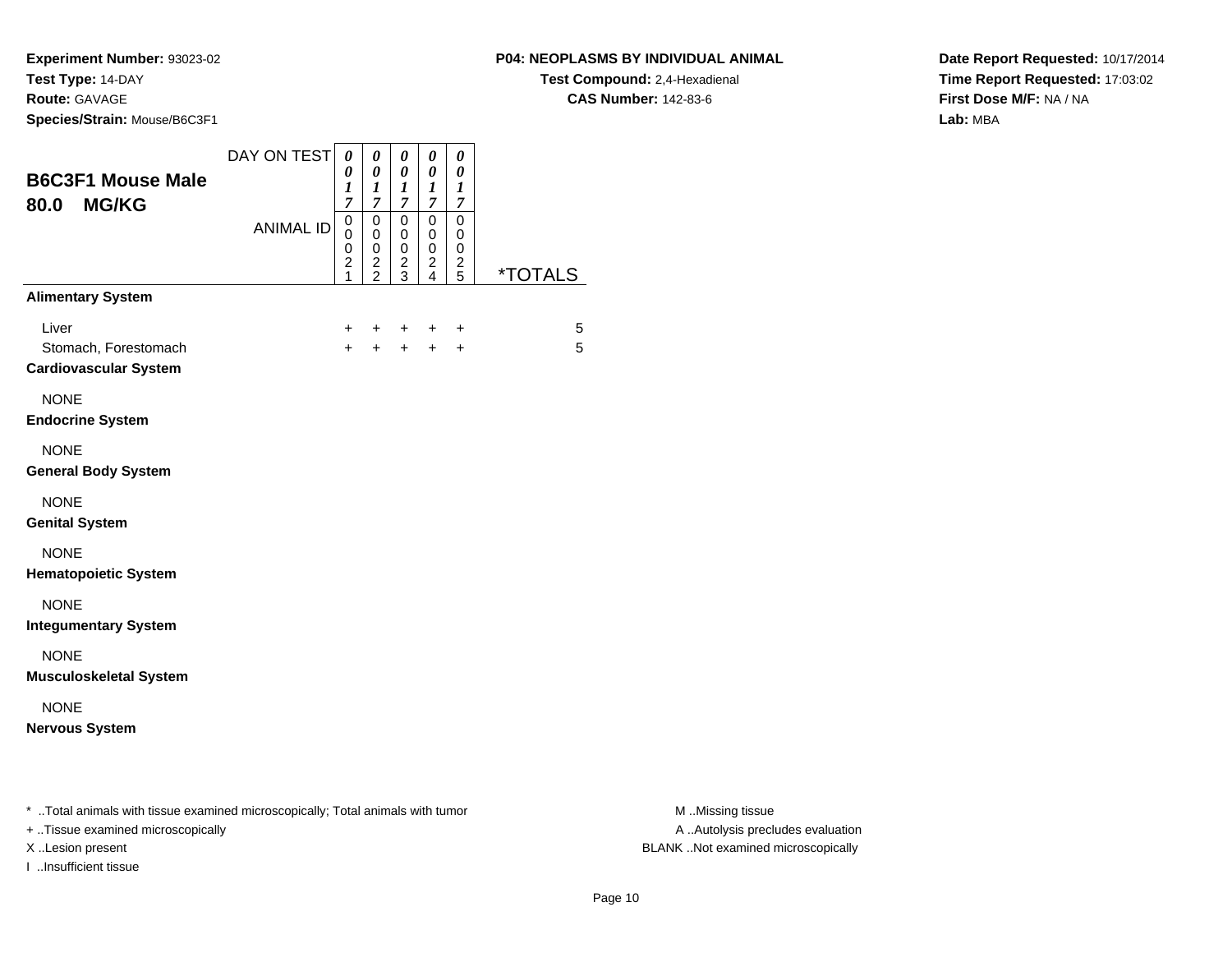#### **P04: NEOPLASMS BY INDIVIDUAL ANIMAL**

**Test Compound:** 2,4-Hexadienal **CAS Number:** 142-83-6

**Date Report Requested:** 10/17/2014**Time Report Requested:** 17:03:02**First Dose M/F:** NA / NA**Lab:** MBA

| <b>B6C3F1 Mouse Male</b><br><b>MG/KG</b><br>80.0 | DAY ON TEST<br><b>ANIMAL ID</b> | 0<br>0<br>$\boldsymbol{l}$<br>$\overline{7}$<br>$\mathbf 0$<br>0<br>0<br>$\overline{2}$<br>1 | 0<br>$\theta$<br>1<br>$\overline{7}$<br>0<br>$\mathbf 0$<br>0<br>$\overline{\mathbf{c}}$<br>$\overline{2}$ | 0<br>$\theta$<br>1<br>$\overline{7}$<br>0<br>0<br>0<br>$\overline{\mathbf{c}}$<br>3 | 0<br>0<br>1<br>$\overline{7}$<br>0<br>0<br>0<br>$\overline{c}$<br>$\overline{4}$ | 0<br>0<br>1<br>7<br>$\Omega$<br>0<br>0<br>2<br>5 | <i><b>*TOTALS</b></i> |
|--------------------------------------------------|---------------------------------|----------------------------------------------------------------------------------------------|------------------------------------------------------------------------------------------------------------|-------------------------------------------------------------------------------------|----------------------------------------------------------------------------------|--------------------------------------------------|-----------------------|
| <b>NONE</b><br><b>Respiratory System</b>         |                                 |                                                                                              |                                                                                                            |                                                                                     |                                                                                  |                                                  |                       |
| <b>NONE</b><br><b>Special Senses System</b>      |                                 |                                                                                              |                                                                                                            |                                                                                     |                                                                                  |                                                  |                       |
| <b>NONE</b><br><b>Urinary System</b>             |                                 |                                                                                              |                                                                                                            |                                                                                     |                                                                                  |                                                  |                       |
| Kidney<br><b>SYSTEMIC LESIONS</b>                |                                 | $\ddot{}$                                                                                    |                                                                                                            | $\div$                                                                              | $\div$                                                                           | $\ddot{}$                                        | 5                     |
| Multiple Organ                                   |                                 | +                                                                                            |                                                                                                            |                                                                                     |                                                                                  | +                                                | 5                     |

\* ..Total animals with tissue examined microscopically; Total animals with tumor **M** . Missing tissue M ..Missing tissue

+ ..Tissue examined microscopically

I ..Insufficient tissue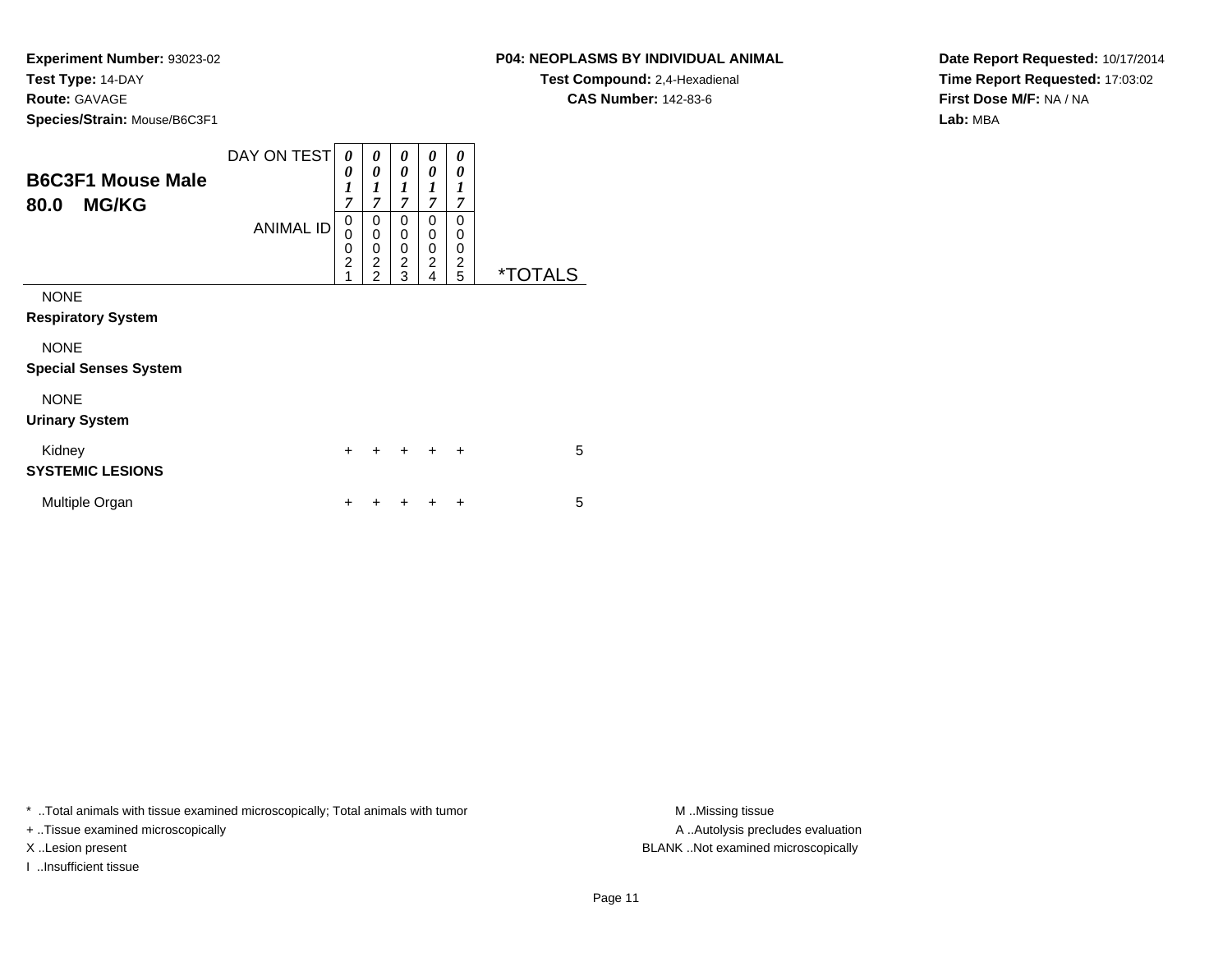#### **P04: NEOPLASMS BY INDIVIDUAL ANIMAL**

**Test Compound:** 2,4-Hexadienal **CAS Number:** 142-83-6

**Date Report Requested:** 10/17/2014**Time Report Requested:** 17:03:02**First Dose M/F:** NA / NA**Lab:** MBA

| <b>B6C3F1 Mouse Male</b><br>240.0 MG/KG                                        | DAY ON TEST      | 0<br>0<br>1<br>$\overline{7}$          | 0<br>0<br>$\boldsymbol{\theta}$<br>$\overline{7}$   | 0<br>0<br>1<br>$\overline{7}$   | 0<br>0<br>$\boldsymbol{l}$<br>7                  | 0<br>0<br>1<br>7      |                       |
|--------------------------------------------------------------------------------|------------------|----------------------------------------|-----------------------------------------------------|---------------------------------|--------------------------------------------------|-----------------------|-----------------------|
|                                                                                | <b>ANIMAL ID</b> | $\mathbf 0$<br>0<br>0<br>$\frac{2}{6}$ | $\Omega$<br>$\pmb{0}$<br>$\pmb{0}$<br>$\frac{2}{7}$ | $\mathbf 0$<br>0<br>0<br>2<br>8 | $\mathbf 0$<br>$\mathbf 0$<br>0<br>$\frac{2}{9}$ | 0<br>0<br>0<br>3<br>0 | <i><b>*TOTALS</b></i> |
| <b>Alimentary System</b>                                                       |                  |                                        |                                                     |                                 |                                                  |                       |                       |
| Liver<br>Stomach, Forestomach<br><b>Cardiovascular System</b>                  |                  | $\pm$<br>$+$                           | ٠<br>$+$                                            | $\pm$<br>$+$                    | $\pm$<br>$+$                                     | ÷<br>$\ddot{}$        | 5<br>5                |
| <b>NONE</b><br><b>Endocrine System</b>                                         |                  |                                        |                                                     |                                 |                                                  |                       |                       |
| <b>NONE</b><br><b>General Body System</b>                                      |                  |                                        |                                                     |                                 |                                                  |                       |                       |
| <b>NONE</b><br><b>Genital System</b>                                           |                  |                                        |                                                     |                                 |                                                  |                       |                       |
| <b>NONE</b><br><b>Hematopoietic System</b>                                     |                  |                                        |                                                     |                                 |                                                  |                       |                       |
| Spleen<br><b>Integumentary System</b>                                          |                  | $\ddot{}$                              |                                                     |                                 | $\ddot{}$                                        |                       | 2                     |
| <b>NONE</b><br><b>Musculoskeletal System</b>                                   |                  |                                        |                                                     |                                 |                                                  |                       |                       |
| <b>NONE</b><br><b>Nervous System</b>                                           |                  |                                        |                                                     |                                 |                                                  |                       |                       |
| * Total animals with tissue examined microscopically; Total animals with tumor |                  |                                        |                                                     |                                 |                                                  |                       |                       |

+ ..Tissue examined microscopically

I ..Insufficient tissue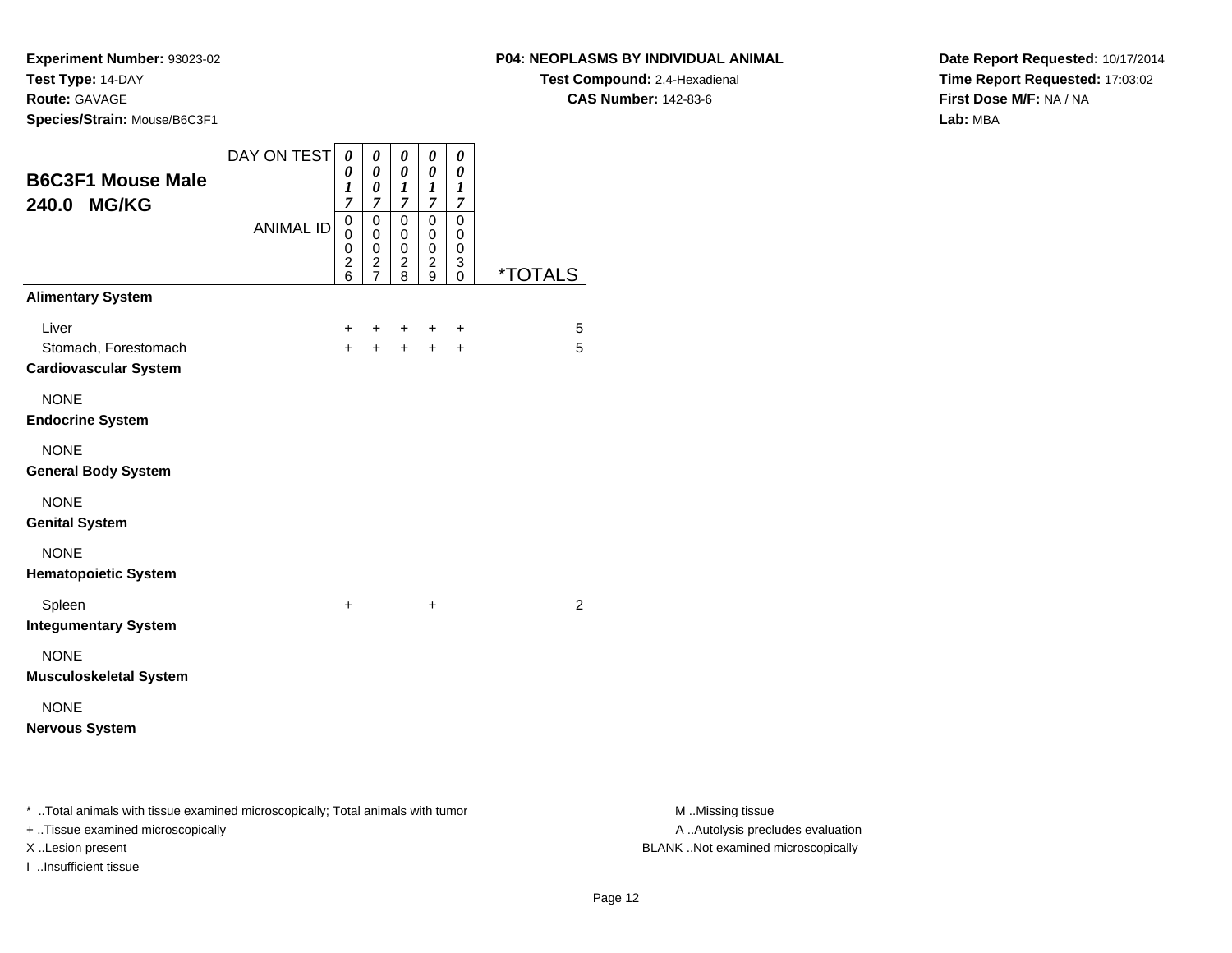## **P04: NEOPLASMS BY INDIVIDUAL ANIMAL**

**Test Compound:** 2,4-Hexadienal **CAS Number:** 142-83-6

**Date Report Requested:** 10/17/2014**Time Report Requested:** 17:03:03**First Dose M/F:** NA / NA**Lab:** MBA

| <b>B6C3F1 Mouse Male</b><br>240.0 MG/KG     | DAY ON TEST<br><b>ANIMAL ID</b> | 0<br>0<br>1<br>7<br>0   | 0<br>0<br>0<br>7<br>0                            | 0<br>0<br>7<br>0                       | 0<br>0<br>1<br>$\overline{7}$<br>0    | 0<br>0<br>7<br>$\Omega$ |                                 |
|---------------------------------------------|---------------------------------|-------------------------|--------------------------------------------------|----------------------------------------|---------------------------------------|-------------------------|---------------------------------|
|                                             |                                 | 0<br>0<br>$\frac{2}{6}$ | $\mathbf 0$<br>0<br>$\overline{\mathbf{c}}$<br>7 | 0<br>0<br>$\overline{\mathbf{c}}$<br>8 | 0<br>$\pmb{0}$<br>$\overline{c}$<br>9 | 0<br>0<br>3<br>$\Omega$ | <i><b>*TOTALS</b></i>           |
| <b>NONE</b><br><b>Respiratory System</b>    |                                 |                         |                                                  |                                        |                                       |                         |                                 |
| <b>NONE</b><br><b>Special Senses System</b> |                                 |                         |                                                  |                                        |                                       |                         |                                 |
| <b>NONE</b><br><b>Urinary System</b>        |                                 |                         |                                                  |                                        |                                       |                         |                                 |
| Kidney<br><b>SYSTEMIC LESIONS</b>           |                                 | $\ddot{}$               |                                                  |                                        | $\ddot{}$                             | $\ddot{}$               | 5                               |
| Multiple Organ                              |                                 | +                       |                                                  |                                        |                                       | ٠                       | 5<br>F 8 4 A L F R A<br>***⊏*IN |

\*\*\*END OF MALE DATA\*\*\*

\* ..Total animals with tissue examined microscopically; Total animals with tumor **M** . Missing tissue M ..Missing tissue

+ ..Tissue examined microscopically

I ..Insufficient tissue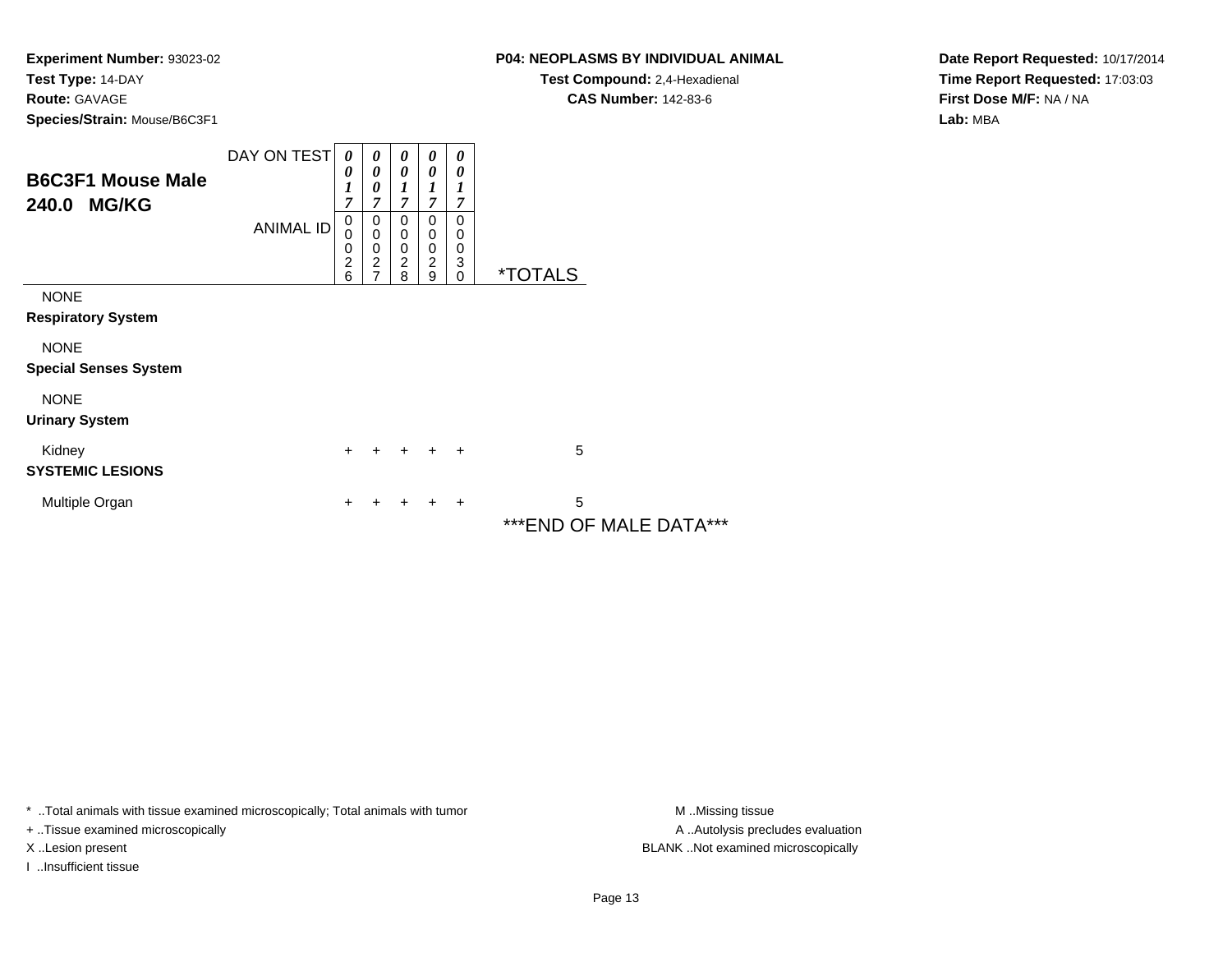**Experiment Number:** 93023-02**Test Type:** 14-DAY

### **Route:** GAVAGE

I ..Insufficient tissue

**Species/Strain:** Mouse/B6C3F1

**Test Compound:** 2,4-Hexadienal **CAS Number:** 142-83-6

**Date Report Requested:** 10/17/2014**Time Report Requested:** 17:03:03**First Dose M/F:** NA / NA**Lab:** MBA

| DAY ON TEST<br><b>B6C3F1 Mouse Female</b><br><b>MG/KG</b><br>0.0<br><b>ANIMAL ID</b>                                | $\boldsymbol{\theta}$<br>0<br>$\boldsymbol{l}$<br>$\overline{7}$<br>$\,0\,$<br>0<br>0<br>$\ensuremath{\mathsf{3}}$<br>1 | 0<br>0<br>$\boldsymbol{l}$<br>$\boldsymbol{7}$<br>$\pmb{0}$<br>$\pmb{0}$<br>0<br>$\frac{3}{2}$ | $\boldsymbol{\theta}$<br>$\boldsymbol{\theta}$<br>$\boldsymbol{l}$<br>$\overline{7}$<br>$\mathbf 0$<br>0<br>0<br>$\frac{3}{3}$ | 0<br>$\pmb{\theta}$<br>$\boldsymbol{l}$<br>$\boldsymbol{7}$<br>$\pmb{0}$<br>$\pmb{0}$<br>$\pmb{0}$<br>$\frac{3}{4}$ | 0<br>0<br>$\boldsymbol{l}$<br>$\boldsymbol{7}$<br>$\pmb{0}$<br>0<br>0<br>$\frac{3}{5}$ | <i><b>*TOTALS</b></i> |                                                       |
|---------------------------------------------------------------------------------------------------------------------|-------------------------------------------------------------------------------------------------------------------------|------------------------------------------------------------------------------------------------|--------------------------------------------------------------------------------------------------------------------------------|---------------------------------------------------------------------------------------------------------------------|----------------------------------------------------------------------------------------|-----------------------|-------------------------------------------------------|
| <b>Alimentary System</b>                                                                                            |                                                                                                                         |                                                                                                |                                                                                                                                |                                                                                                                     |                                                                                        |                       |                                                       |
| Liver<br>Stomach, Forestomach<br><b>Cardiovascular System</b>                                                       | +<br>$\ddot{}$                                                                                                          | +<br>$\ddot{}$                                                                                 | +<br>$+$                                                                                                                       | +<br>$+$                                                                                                            | +<br>$+$                                                                               | 5<br>5                |                                                       |
| <b>NONE</b><br><b>Endocrine System</b>                                                                              |                                                                                                                         |                                                                                                |                                                                                                                                |                                                                                                                     |                                                                                        |                       |                                                       |
| <b>NONE</b><br><b>General Body System</b>                                                                           |                                                                                                                         |                                                                                                |                                                                                                                                |                                                                                                                     |                                                                                        |                       |                                                       |
| <b>NONE</b><br><b>Genital System</b>                                                                                |                                                                                                                         |                                                                                                |                                                                                                                                |                                                                                                                     |                                                                                        |                       |                                                       |
| <b>NONE</b><br><b>Hematopoietic System</b>                                                                          |                                                                                                                         |                                                                                                |                                                                                                                                |                                                                                                                     |                                                                                        |                       |                                                       |
| <b>NONE</b><br><b>Integumentary System</b>                                                                          |                                                                                                                         |                                                                                                |                                                                                                                                |                                                                                                                     |                                                                                        |                       |                                                       |
| <b>NONE</b><br><b>Musculoskeletal System</b>                                                                        |                                                                                                                         |                                                                                                |                                                                                                                                |                                                                                                                     |                                                                                        |                       |                                                       |
| <b>NONE</b><br><b>Nervous System</b>                                                                                |                                                                                                                         |                                                                                                |                                                                                                                                |                                                                                                                     |                                                                                        |                       |                                                       |
| * Total animals with tissue examined microscopically; Total animals with tumor<br>+ Tissue examined microscopically |                                                                                                                         |                                                                                                |                                                                                                                                |                                                                                                                     |                                                                                        |                       | M Missing tissue<br>A  Autolysis precludes evaluation |

M ..Missing tissue X ..Lesion present BLANK ..Not examined microscopically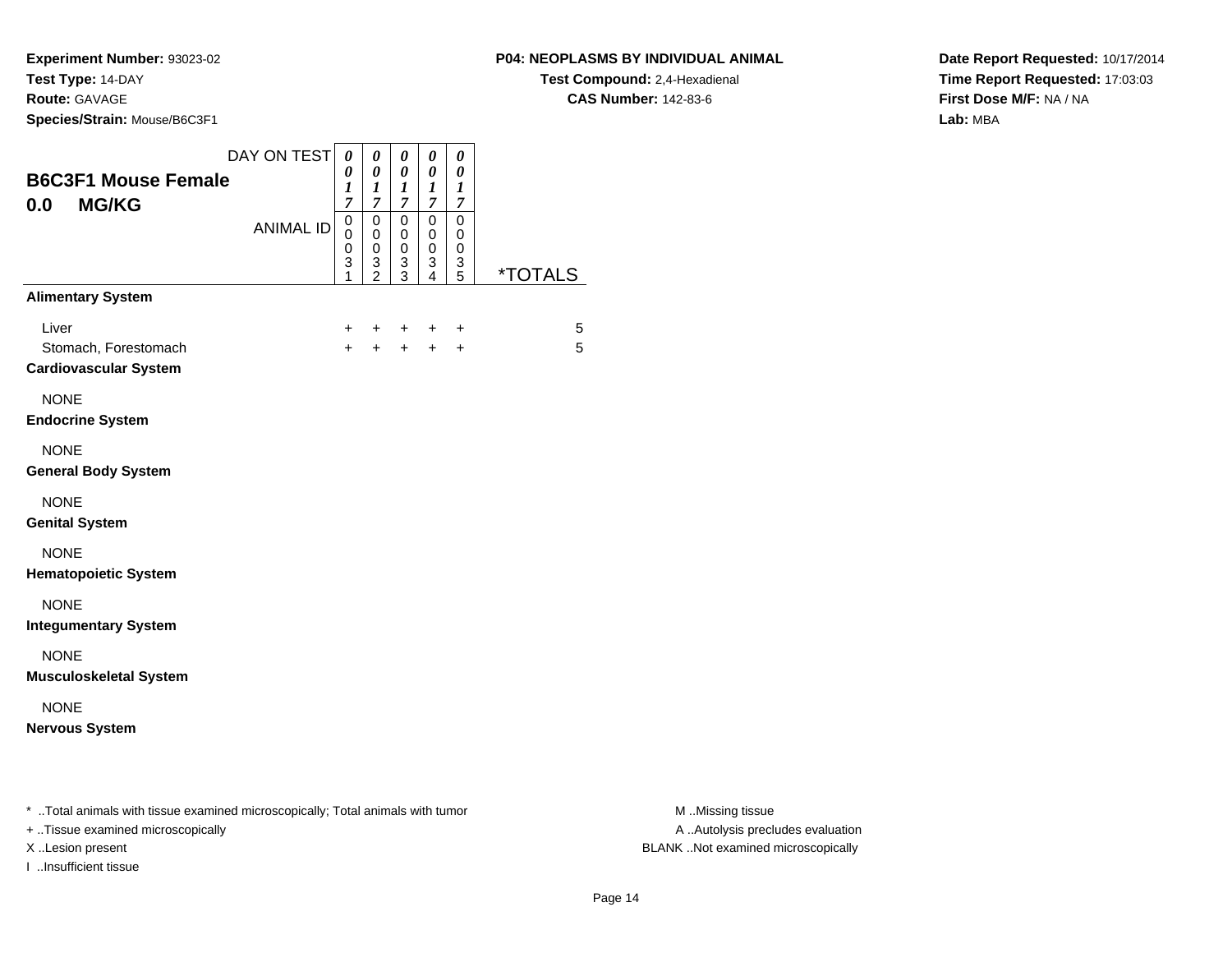**Species/Strain:** Mouse/B6C3F1

|                                                   | DAY ON TEST      | $\boldsymbol{\theta}$ | 0                     | 0                               | 0                     | 0                     |                       |
|---------------------------------------------------|------------------|-----------------------|-----------------------|---------------------------------|-----------------------|-----------------------|-----------------------|
| <b>B6C3F1 Mouse Female</b><br><b>MG/KG</b><br>0.0 |                  | 0<br>1<br>7           | 0<br>1<br>7           | $\boldsymbol{\theta}$<br>1<br>7 | 0<br>1<br>7           | 0<br>7                |                       |
|                                                   | <b>ANIMAL ID</b> | 0<br>0<br>0<br>3      | 0<br>0<br>0<br>3<br>2 | 0<br>0<br>$\mathbf 0$<br>3<br>3 | 0<br>0<br>0<br>3<br>4 | 0<br>0<br>0<br>3<br>5 | <i><b>*TOTALS</b></i> |
| <b>NONE</b><br><b>Respiratory System</b>          |                  |                       |                       |                                 |                       |                       |                       |
| <b>NONE</b><br><b>Special Senses System</b>       |                  |                       |                       |                                 |                       |                       |                       |
| <b>NONE</b><br><b>Urinary System</b>              |                  |                       |                       |                                 |                       |                       |                       |

| Kidnev<br><b>SYSTEMIC LESIONS</b> |  | + + + + + |  | 5 |
|-----------------------------------|--|-----------|--|---|
| Multiple Organ                    |  | + + + + + |  | 5 |

\* ..Total animals with tissue examined microscopically; Total animals with tumor **M** . Missing tissue M ..Missing tissue

+ ..Tissue examined microscopically

I ..Insufficient tissue

**P04: NEOPLASMS BY INDIVIDUAL ANIMAL**

**Test Compound:** 2,4-Hexadienal **CAS Number:** 142-83-6

**Date Report Requested:** 10/17/2014**Time Report Requested:** 17:03:03**First Dose M/F:** NA / NA**Lab:** MBA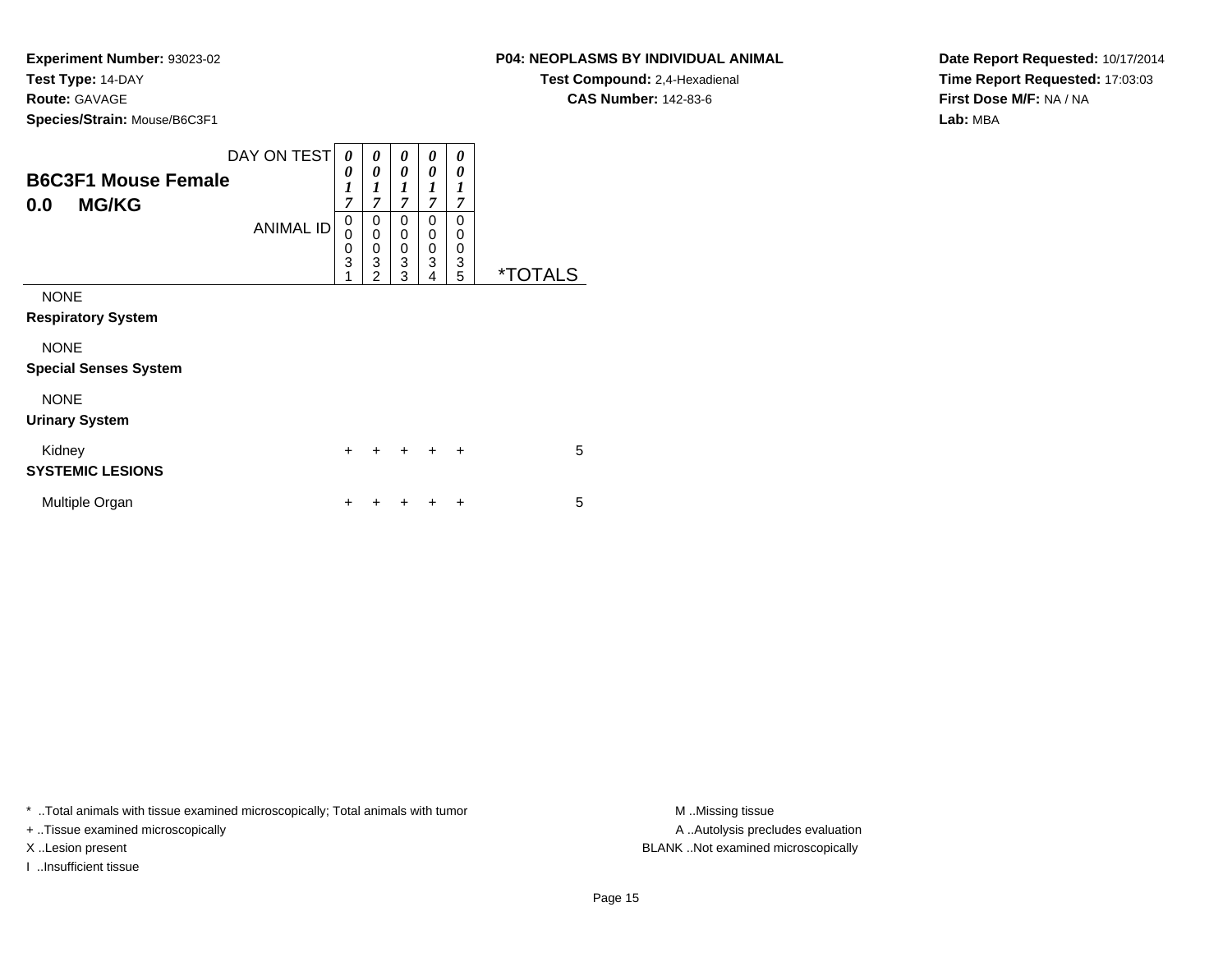**Experiment Number:** 93023-02**Test Type:** 14-DAY

#### **Route:** GAVAGE

**Species/Strain:** Mouse/B6C3F1

#### DAY ON TEST**B6C3F1 Mouse Female3.0 MG/KG**ANIMAL ID*0 0 1 7*0<br>0<br>0<br>3<br>6<br>0<br>3 *0 0 1 7*0<br>0<br>0<br>3<br>7 *0 0 1 7* 0 0 0 3 8*0 0 0 4* 0 0 0 3 9*0 0 1 7* 0 00<br>4<br>^ 0 \*TOTALS**Alimentary System** <sup>+</sup> $+$  1  $\mathbf{r}$  +  $+$  1 Stomach, Forestomach $h$  +  $+$  1 **Cardiovascular System Endocrine SystemGeneral Body System**

NONE

**Genital System**

**Esophagus** 

Liver

NONE

NONE

NONE

**Hematopoietic System**

NONE

**Integumentary System**

NONE

**Musculoskeletal System**

NONE

\* ..Total animals with tissue examined microscopically; Total animals with tumor **M** ..Missing tissue M ..Missing tissue

+ ..Tissue examined microscopically

I ..Insufficient tissue

A .. Autolysis precludes evaluation X ..Lesion present BLANK ..Not examined microscopically

**CAS Number:** 142-83-6

**P04: NEOPLASMS BY INDIVIDUAL ANIMALTest Compound:** 2,4-Hexadienal

**Date Report Requested:** 10/17/2014**Time Report Requested:** 17:03:03**First Dose M/F:** NA / NA**Lab:** MBA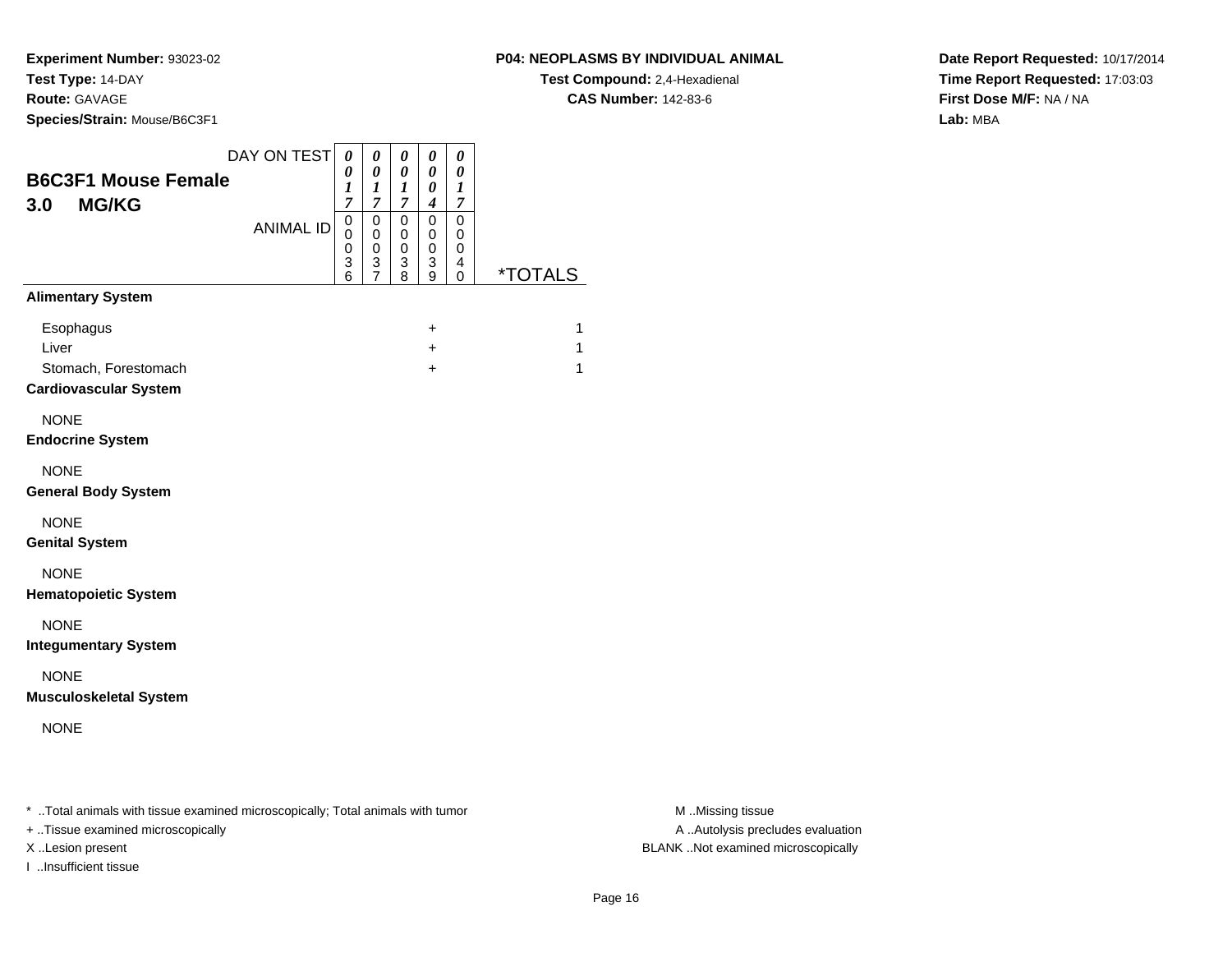**Species/Strain:** Mouse/B6C3F1

| <b>B6C3F1 Mouse Female</b><br><b>MG/KG</b><br>3.0                                                      | DAY ON TEST<br><b>ANIMAL ID</b> | $\boldsymbol{\theta}$<br>0<br>1<br>7<br>0<br>0<br>0<br>3 | 0<br>0<br>1<br>$\overline{7}$<br>0<br>0<br>0<br>3 | 0<br>0<br>1<br>$\overline{7}$<br>0<br>$\mathbf 0$<br>0<br>3 | 0<br>0<br>0<br>4<br>0<br>$\mathbf 0$<br>$\mathbf 0$<br>3 | 0<br>0<br>1<br>$\overline{7}$<br>$\Omega$<br>$\Omega$<br>0<br>4 |                       |
|--------------------------------------------------------------------------------------------------------|---------------------------------|----------------------------------------------------------|---------------------------------------------------|-------------------------------------------------------------|----------------------------------------------------------|-----------------------------------------------------------------|-----------------------|
| <b>Nervous System</b>                                                                                  |                                 | 6                                                        | $\overline{7}$                                    | 8                                                           | 9                                                        | 0                                                               | <i><b>*TOTALS</b></i> |
| <b>NONE</b><br><b>Respiratory System</b><br><b>NONE</b><br><b>Special Senses System</b><br><b>NONE</b> |                                 |                                                          |                                                   |                                                             |                                                          |                                                                 |                       |
| <b>Urinary System</b><br>Kidney<br><b>SYSTEMIC LESIONS</b>                                             |                                 |                                                          |                                                   |                                                             | $\ddot{}$                                                |                                                                 | 1                     |
| Multiple Organ                                                                                         |                                 |                                                          |                                                   |                                                             | $\ddot{}$                                                |                                                                 | 1                     |

\* ..Total animals with tissue examined microscopically; Total animals with tumor **M** . Missing tissue M ..Missing tissue

+ ..Tissue examined microscopically

I ..Insufficient tissue

**P04: NEOPLASMS BY INDIVIDUAL ANIMAL**

**Test Compound:** 2,4-Hexadienal **CAS Number:** 142-83-6

**Date Report Requested:** 10/17/2014**Time Report Requested:** 17:03:03**First Dose M/F:** NA / NA**Lab:** MBA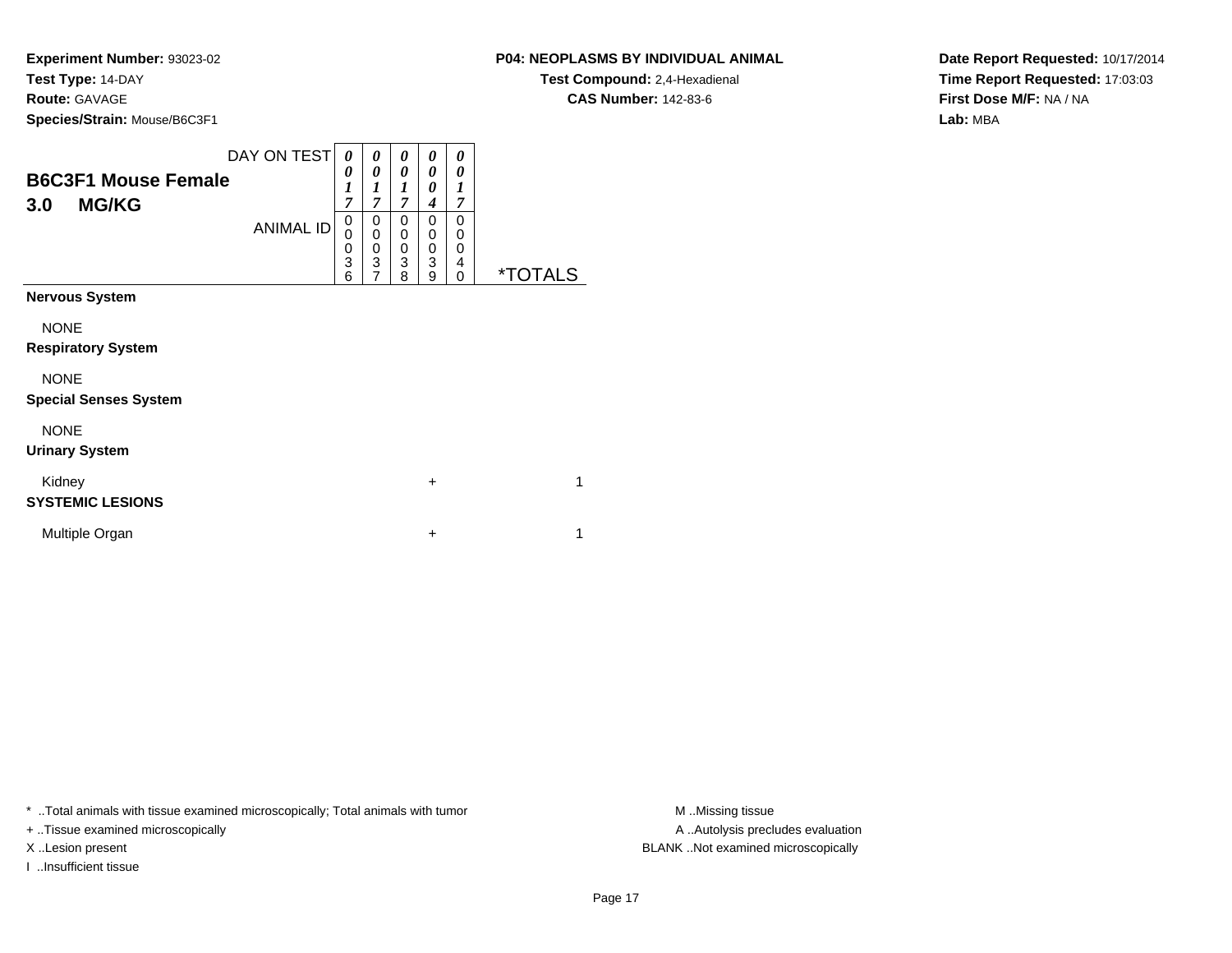| Experiment Number: 93023-02  |
|------------------------------|
| Test Type: 14-DAY            |
| <b>Route: GAVAGE</b>         |
| Species/Strain: Mouse/B6C3F1 |

DAY ON TEST

# **B6C3F1 Mouse Female9.0 MG/KG**

ANIMAL ID

\*TOTALS

**Alimentary System**

NONE

**Cardiovascular System**

NONE

**Endocrine System**

NONE

**General Body System**

NONE

**Genital System**

NONE

**Hematopoietic System**

NONE

**Integumentary System**

NONE

**Musculoskeletal System**

NONE

**Nervous System**

NONE

\* ..Total animals with tissue examined microscopically; Total animals with tumor **M** ..Missing tissue M ..Missing tissue

+ ..Tissue examined microscopically

I ..Insufficient tissue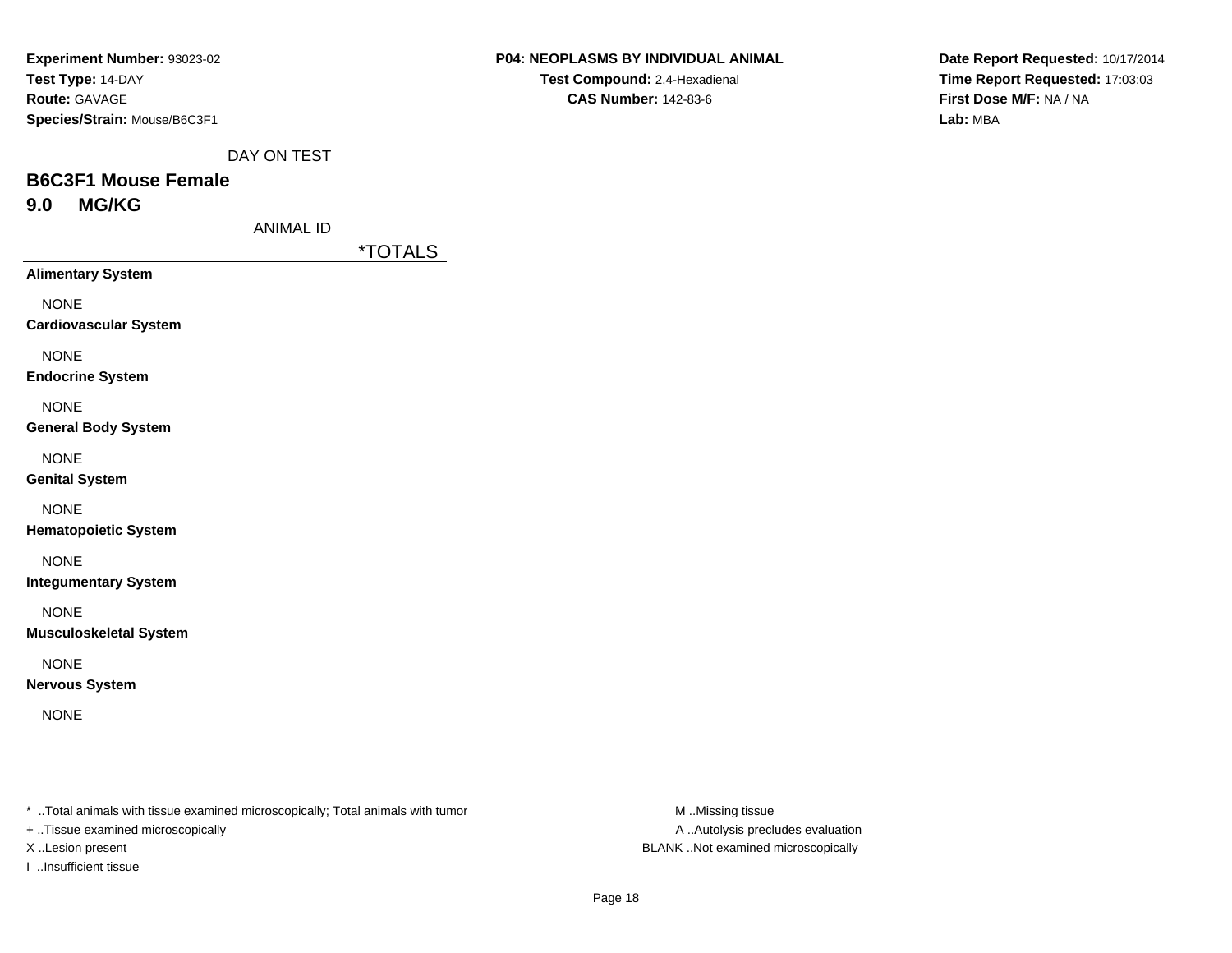| Experiment Number: 93023-02  |
|------------------------------|
| Test Type: 14-DAY            |
| <b>Route: GAVAGE</b>         |
| Species/Strain: Mouse/B6C3F1 |

DAY ON TEST

# **B6C3F1 Mouse Female9.0 MG/KG**

ANIMAL ID

\*TOTALS

**Respiratory System**

NONE

**Special Senses System**

NONE

**Urinary System**

NONE

#### **SYSTEMIC LESIONS**

Multiple Organ

 $\mathbf n$  0

\* ..Total animals with tissue examined microscopically; Total animals with tumor **M** ...Missing tissue M ...Missing tissue

+ ..Tissue examined microscopically

I ..Insufficient tissue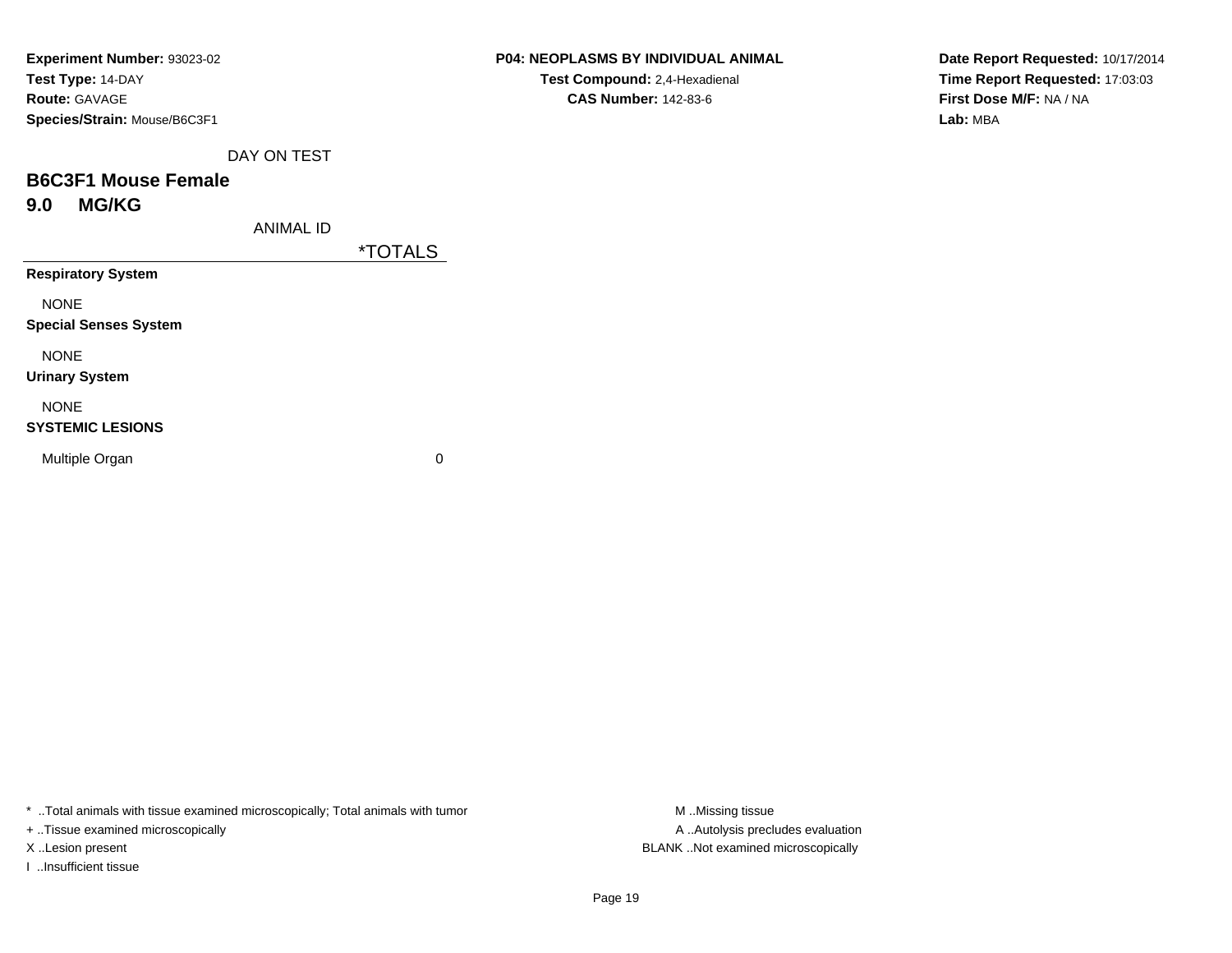## **P04: NEOPLASMS BY INDIVIDUAL ANIMAL**

**Test Compound:** 2,4-Hexadienal **CAS Number:** 142-83-6

**Date Report Requested:** 10/17/2014**Time Report Requested:** 17:03:03**First Dose M/F:** NA / NA**Lab:** MBA

| <b>B6C3F1 Mouse Female</b><br><b>MG/KG</b><br>27.0   | DAY ON TEST      | $\boldsymbol{\theta}$<br>0<br>$\boldsymbol{l}$<br>$\overline{7}$ | 0<br>$\boldsymbol{\theta}$<br>$\boldsymbol{l}$<br>7              | 0<br>0<br>$\boldsymbol{l}$<br>7                     | 0<br>0<br>1<br>$\overline{7}$           | 0<br>0<br>$\boldsymbol{l}$<br>7 |                       |
|------------------------------------------------------|------------------|------------------------------------------------------------------|------------------------------------------------------------------|-----------------------------------------------------|-----------------------------------------|---------------------------------|-----------------------|
|                                                      | <b>ANIMAL ID</b> | $\mathbf 0$<br>0<br>0<br>$\overline{\mathbf{4}}$<br>6            | $\mathbf 0$<br>$\mathbf 0$<br>$\mathbf 0$<br>4<br>$\overline{7}$ | $\mathbf 0$<br>$\mathbf 0$<br>$\mathbf 0$<br>4<br>8 | $\mathbf 0$<br>0<br>$\pmb{0}$<br>4<br>9 | 0<br>0<br>0<br>5<br>0           | <i><b>*TOTALS</b></i> |
| <b>Alimentary System</b>                             |                  |                                                                  |                                                                  |                                                     |                                         |                                 |                       |
| Stomach, Forestomach<br><b>Cardiovascular System</b> |                  | М                                                                | +                                                                | $\pm$                                               | $\ddot{}$                               | +                               | 4                     |
| <b>NONE</b><br><b>Endocrine System</b>               |                  |                                                                  |                                                                  |                                                     |                                         |                                 |                       |
| <b>NONE</b><br><b>General Body System</b>            |                  |                                                                  |                                                                  |                                                     |                                         |                                 |                       |
| <b>NONE</b><br><b>Genital System</b>                 |                  |                                                                  |                                                                  |                                                     |                                         |                                 |                       |
| <b>NONE</b><br><b>Hematopoietic System</b>           |                  |                                                                  |                                                                  |                                                     |                                         |                                 |                       |
| <b>NONE</b><br><b>Integumentary System</b>           |                  |                                                                  |                                                                  |                                                     |                                         |                                 |                       |
| <b>NONE</b><br><b>Musculoskeletal System</b>         |                  |                                                                  |                                                                  |                                                     |                                         |                                 |                       |
| <b>NONE</b><br><b>Nervous System</b>                 |                  |                                                                  |                                                                  |                                                     |                                         |                                 |                       |
| <b>NONE</b>                                          |                  |                                                                  |                                                                  |                                                     |                                         |                                 |                       |

+ ..Tissue examined microscopically

I ..Insufficient tissue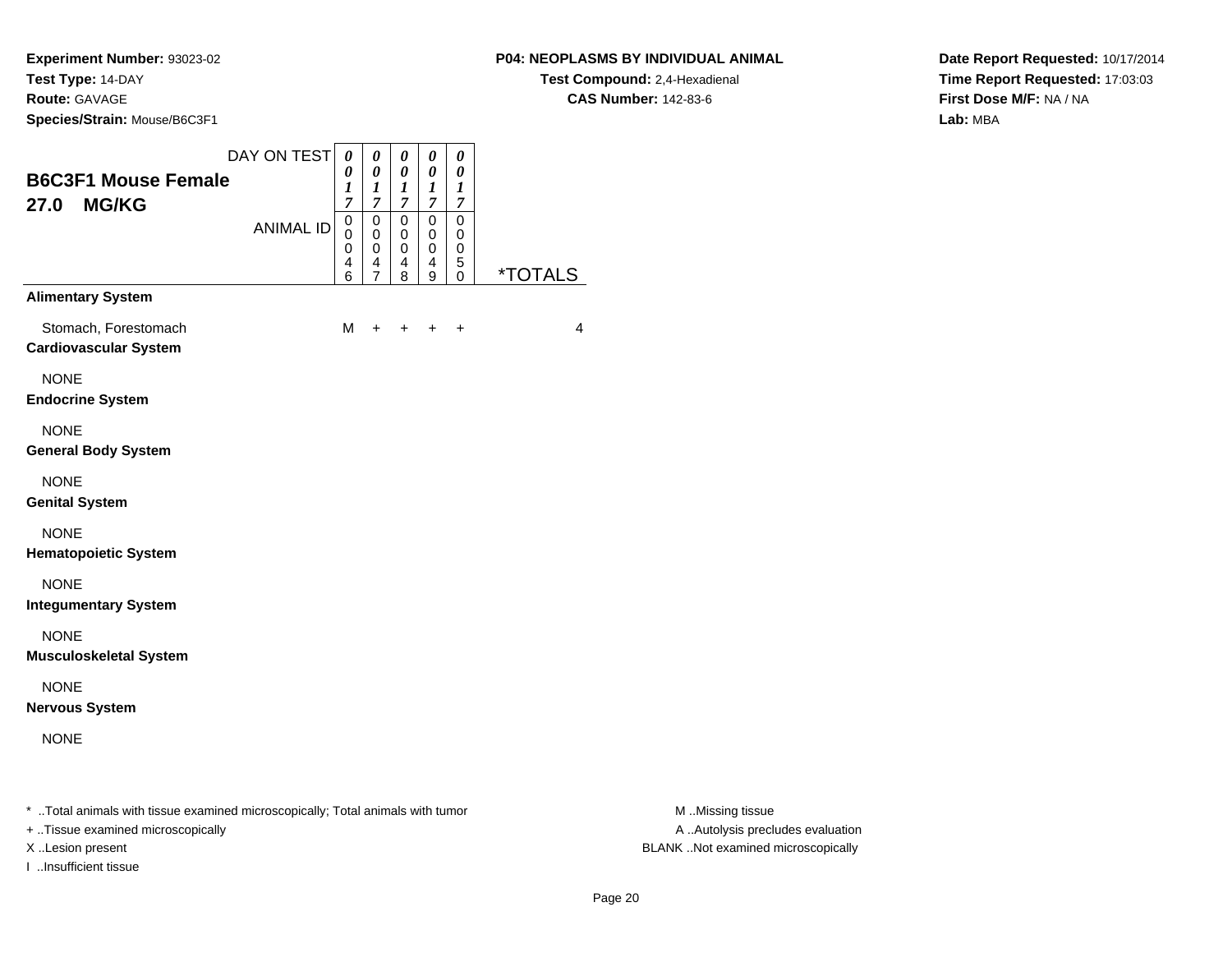## **P04: NEOPLASMS BY INDIVIDUAL ANIMAL**

**Test Compound:** 2,4-Hexadienal **CAS Number:** 142-83-6

**Date Report Requested:** 10/17/2014**Time Report Requested:** 17:03:03**First Dose M/F:** NA / NA**Lab:** MBA

| <b>B6C3F1 Mouse Female</b><br><b>MG/KG</b><br>27.0                       | DAY ON TEST<br><b>ANIMAL ID</b> | 0<br>0<br>1<br>7<br>0<br>0<br>0<br>4<br>6 | 0<br>0<br>1<br>7<br>0<br>0<br>0<br>4<br>7 | 0<br>0<br>1<br>7<br>0<br>0<br>0<br>4<br>8 | 0<br>0<br>1<br>7<br>0<br>0<br>0<br>4<br>9 | 0<br>0<br>1<br>7<br>0<br>0<br>0<br>5<br>0 | <i><b>*TOTALS</b></i> |
|--------------------------------------------------------------------------|---------------------------------|-------------------------------------------|-------------------------------------------|-------------------------------------------|-------------------------------------------|-------------------------------------------|-----------------------|
| <b>Respiratory System</b><br><b>NONE</b><br><b>Special Senses System</b> |                                 |                                           |                                           |                                           |                                           |                                           |                       |
| <b>NONE</b><br><b>Urinary System</b>                                     |                                 |                                           |                                           |                                           |                                           |                                           |                       |
| <b>NONE</b><br><b>SYSTEMIC LESIONS</b>                                   |                                 |                                           |                                           |                                           |                                           |                                           |                       |
| Multiple Organ                                                           |                                 |                                           | ┿                                         |                                           |                                           | ÷                                         | 4                     |

\* ..Total animals with tissue examined microscopically; Total animals with tumor **M** . Missing tissue M ..Missing tissue

+ ..Tissue examined microscopically

I ..Insufficient tissue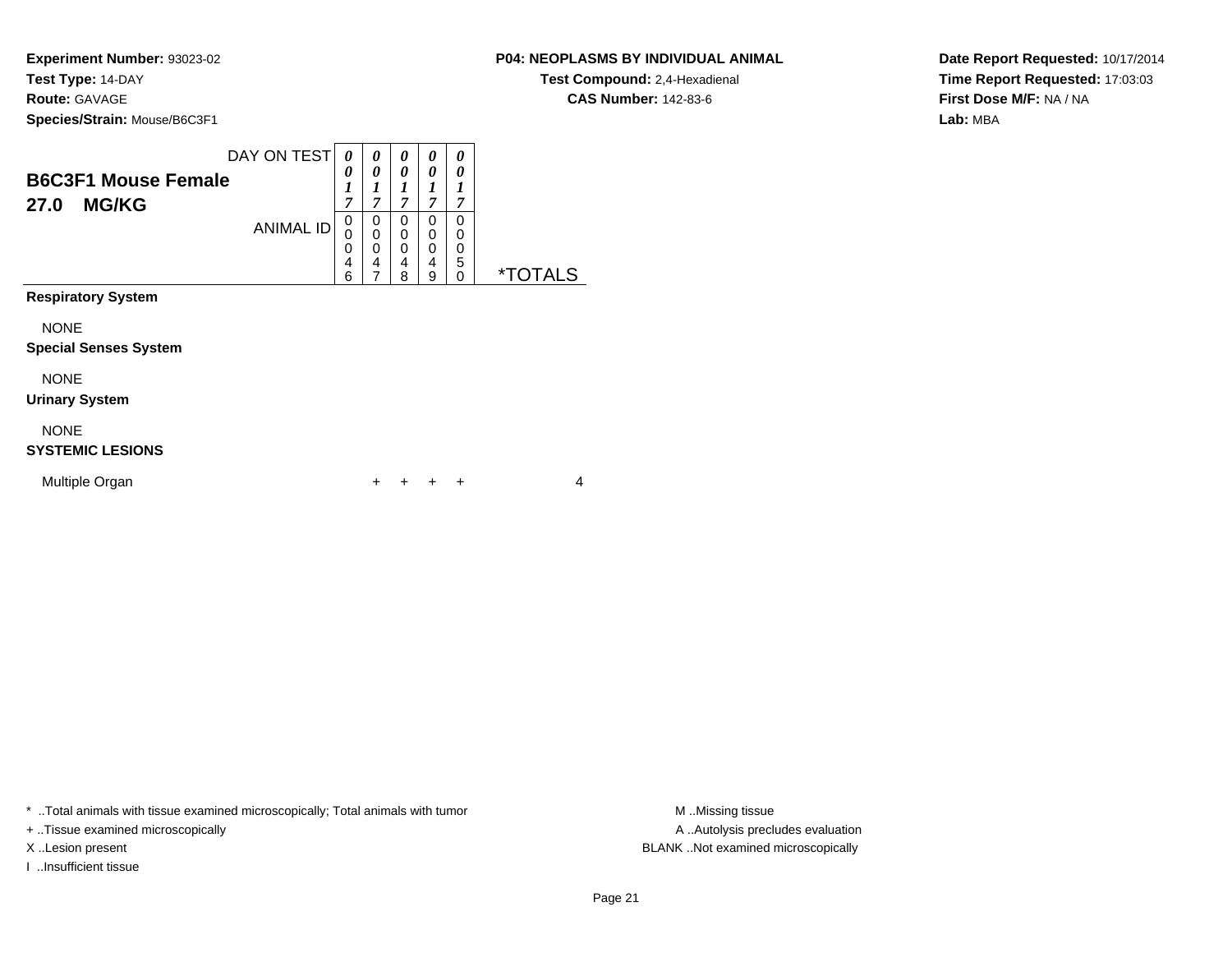**Species/Strain:** Mouse/B6C3F1

**Test Compound:** 2,4-Hexadienal **CAS Number:** 142-83-6

**Date Report Requested:** 10/17/2014**Time Report Requested:** 17:03:03**First Dose M/F:** NA / NA**Lab:** MBA

| <b>B6C3F1 Mouse Female</b><br><b>MG/KG</b><br>80.0                                      | DAY ON TEST      | $\boldsymbol{\theta}$<br>0<br>1<br>7               | 0<br>0<br>1<br>7                                       | 0<br>0<br>1<br>$\overline{\mathcal{I}}$ | 0<br>0<br>1<br>7      | 0<br>0<br>1<br>7                |                       |
|-----------------------------------------------------------------------------------------|------------------|----------------------------------------------------|--------------------------------------------------------|-----------------------------------------|-----------------------|---------------------------------|-----------------------|
|                                                                                         | <b>ANIMAL ID</b> | $\mbox{O}$<br>$\mathbf 0$<br>$\mathbf 0$<br>5<br>1 | 0<br>$\mathbf 0$<br>0<br>$\mathbf 5$<br>$\overline{2}$ | 0<br>0<br>0<br>5<br>3                   | 0<br>0<br>0<br>5<br>4 | $\mathbf 0$<br>0<br>0<br>5<br>5 | <i><b>*TOTALS</b></i> |
| <b>Alimentary System</b>                                                                |                  |                                                    |                                                        |                                         |                       |                                 |                       |
| Intestine Small, Ileum<br>Liver<br>Stomach, Forestomach<br><b>Cardiovascular System</b> |                  | +<br>$+$<br>$\ddot{}$                              | $+$<br>$+$                                             | $+$<br>$\ddot{}$                        | $\pm$<br>$\ddot{}$    | +<br>$\ddot{}$                  | 1<br>5<br>5           |
| <b>NONE</b><br><b>Endocrine System</b>                                                  |                  |                                                    |                                                        |                                         |                       |                                 |                       |
| <b>NONE</b><br><b>General Body System</b>                                               |                  |                                                    |                                                        |                                         |                       |                                 |                       |
| <b>NONE</b><br><b>Genital System</b>                                                    |                  |                                                    |                                                        |                                         |                       |                                 |                       |
| <b>Uterus</b><br><b>Hematopoietic System</b>                                            |                  | $\ddot{}$                                          |                                                        |                                         |                       |                                 | $\mathbf{1}$          |
| <b>NONE</b><br><b>Integumentary System</b>                                              |                  |                                                    |                                                        |                                         |                       |                                 |                       |
| <b>NONE</b><br><b>Musculoskeletal System</b>                                            |                  |                                                    |                                                        |                                         |                       |                                 |                       |
| <b>NONE</b>                                                                             |                  |                                                    |                                                        |                                         |                       |                                 |                       |
|                                                                                         |                  |                                                    |                                                        |                                         |                       |                                 |                       |

\* ..Total animals with tissue examined microscopically; Total animals with tumor **M** . Missing tissue M ..Missing tissue

+ ..Tissue examined microscopically

I ..Insufficient tissue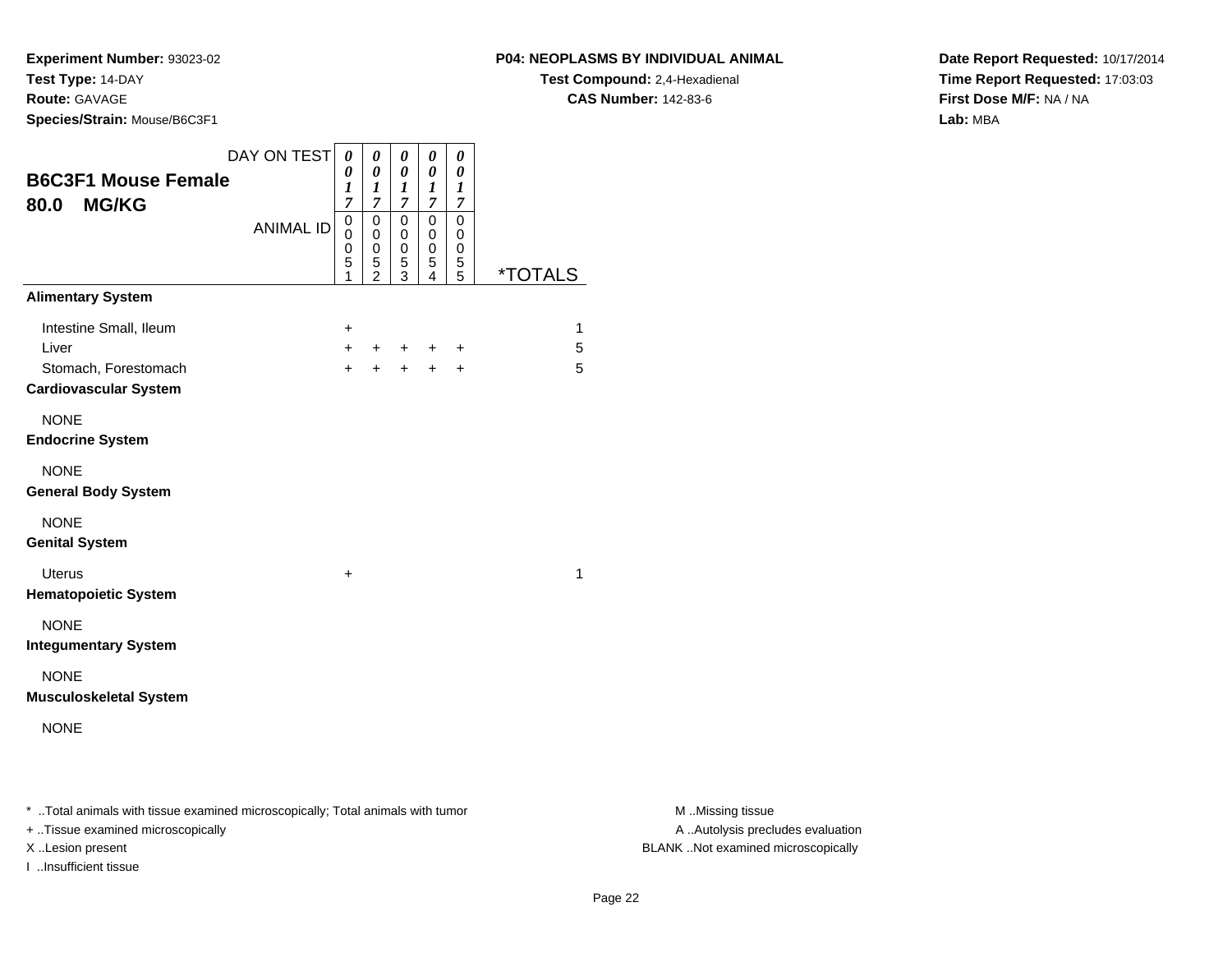## **P04: NEOPLASMS BY INDIVIDUAL ANIMAL**

**Test Compound:** 2,4-Hexadienal **CAS Number:** 142-83-6

**Date Report Requested:** 10/17/2014**Time Report Requested:** 17:03:03**First Dose M/F:** NA / NA**Lab:** MBA

| <b>B6C3F1 Mouse Female</b><br><b>MG/KG</b><br>80.0 | DAY ON TEST<br><b>ANIMAL ID</b> | 0<br>0<br>1<br>$\overline{7}$<br>0<br>0<br>0<br>5<br>1 | 0<br>0<br>1<br>$\overline{7}$<br>0<br>0<br>0<br>5<br>$\overline{2}$ | 0<br>0<br>1<br>$\overline{7}$<br>0<br>$\mathbf 0$<br>$\mathbf 0$<br>5<br>3 | 0<br>0<br>1<br>$\overline{7}$<br>$\Omega$<br>0<br>$\mathbf 0$<br>5<br>4 | 0<br>0<br>1<br>7<br>0<br>0<br>0<br>5<br>5 | <i><b>*TOTALS</b></i> |
|----------------------------------------------------|---------------------------------|--------------------------------------------------------|---------------------------------------------------------------------|----------------------------------------------------------------------------|-------------------------------------------------------------------------|-------------------------------------------|-----------------------|
| <b>Nervous System</b>                              |                                 |                                                        |                                                                     |                                                                            |                                                                         |                                           |                       |
| <b>NONE</b><br><b>Respiratory System</b>           |                                 |                                                        |                                                                     |                                                                            |                                                                         |                                           |                       |
| <b>NONE</b><br><b>Special Senses System</b>        |                                 |                                                        |                                                                     |                                                                            |                                                                         |                                           |                       |
| <b>NONE</b><br><b>Urinary System</b>               |                                 |                                                        |                                                                     |                                                                            |                                                                         |                                           |                       |
| Kidney<br><b>SYSTEMIC LESIONS</b>                  |                                 | $\div$                                                 | $\ddot{}$                                                           | +                                                                          | $\pm$                                                                   | $\ddot{}$                                 | 5                     |
| Multiple Organ                                     |                                 |                                                        |                                                                     |                                                                            |                                                                         | +                                         | 5                     |

\* ..Total animals with tissue examined microscopically; Total animals with tumor **M** . Missing tissue M ..Missing tissue

+ ..Tissue examined microscopically

I ..Insufficient tissue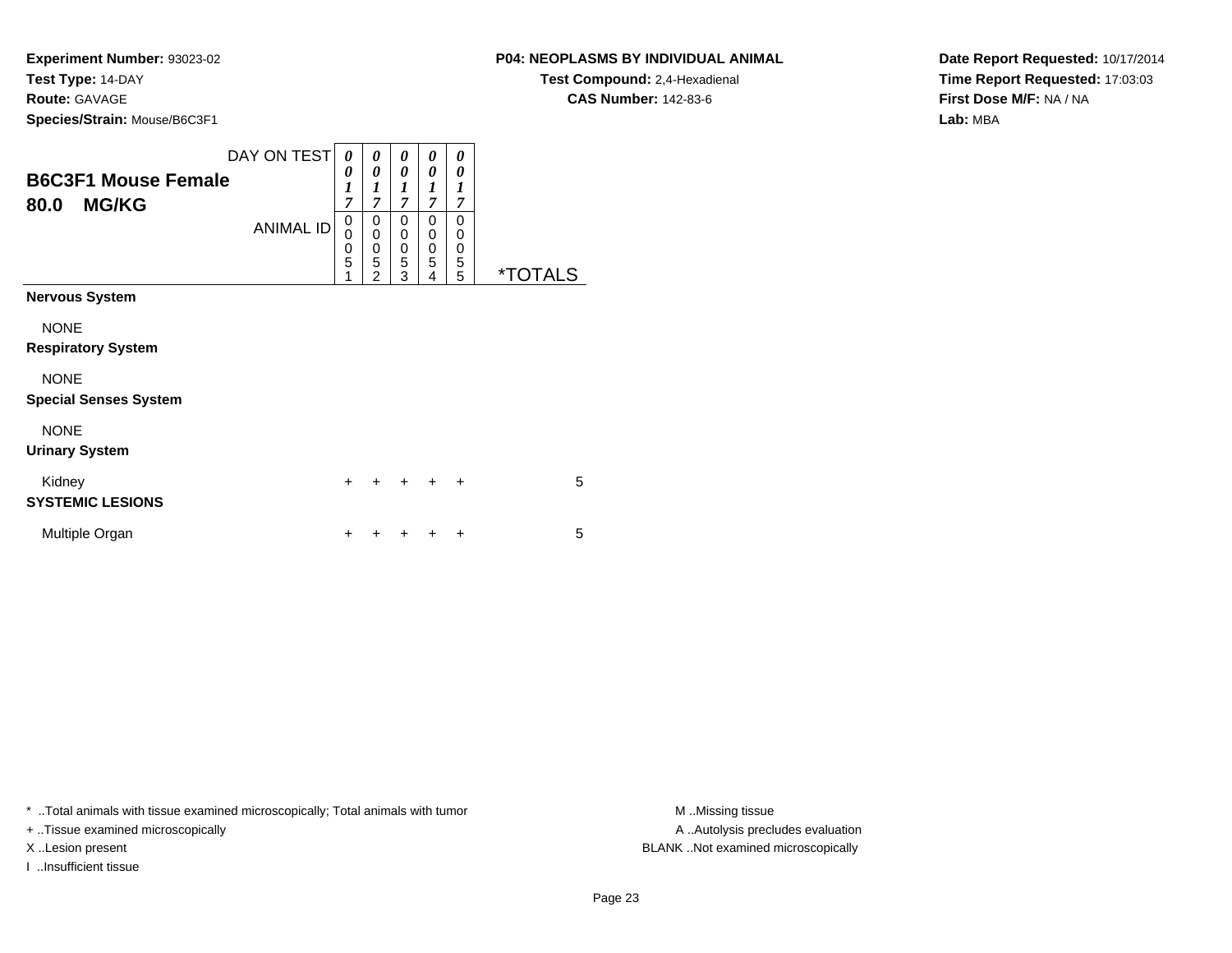**P04: NEOPLASMS BY INDIVIDUAL ANIMAL**

**Test Compound:** 2,4-Hexadienal **CAS Number:** 142-83-6

**Date Report Requested:** 10/17/2014**Time Report Requested:** 17:03:03**First Dose M/F:** NA / NA**Lab:** MBA

| <b>B6C3F1 Mouse Female</b>                           | DAY ON TEST      | 0<br>0                     | 0<br>0                                  | 0<br>0                                  | 0<br>0                                  | 0<br>0                                  |                       |
|------------------------------------------------------|------------------|----------------------------|-----------------------------------------|-----------------------------------------|-----------------------------------------|-----------------------------------------|-----------------------|
| 240.0 MG/KG                                          | <b>ANIMAL ID</b> | 1<br>0<br>0<br>0<br>0<br>5 | 1<br>$\overline{7}$<br>0<br>0<br>0<br>5 | 1<br>$\overline{7}$<br>0<br>0<br>0<br>5 | 1<br>$\overline{7}$<br>0<br>0<br>0<br>5 | 1<br>$\overline{7}$<br>0<br>0<br>0<br>6 |                       |
|                                                      |                  | 6                          | $\overline{7}$                          | 8                                       | 9                                       | 0                                       | <i><b>*TOTALS</b></i> |
| <b>Alimentary System</b>                             |                  |                            |                                         |                                         |                                         |                                         |                       |
| Liver                                                |                  | ÷                          | ٠                                       | ٠                                       |                                         | ÷                                       | 5                     |
| Stomach, Forestomach<br><b>Cardiovascular System</b> |                  | $\ddot{}$                  | $\ddot{}$                               | $\ddot{}$                               | $\ddot{}$                               | $\ddot{}$                               | 5                     |
| <b>NONE</b><br><b>Endocrine System</b>               |                  |                            |                                         |                                         |                                         |                                         |                       |
| <b>NONE</b><br><b>General Body System</b>            |                  |                            |                                         |                                         |                                         |                                         |                       |
| <b>NONE</b><br><b>Genital System</b>                 |                  |                            |                                         |                                         |                                         |                                         |                       |
| <b>Uterus</b><br><b>Hematopoietic System</b>         |                  |                            |                                         | $\ddot{}$                               |                                         |                                         | 1                     |
| Lymph Node                                           |                  |                            | $\ddot{}$                               |                                         |                                         |                                         | 1                     |
| Spleen<br><b>Integumentary System</b>                |                  | +                          | $\ddot{}$                               | +                                       |                                         | $\ddot{}$                               | 4                     |
| <b>NONE</b><br><b>Musculoskeletal System</b>         |                  |                            |                                         |                                         |                                         |                                         |                       |

NONE

\* ..Total animals with tissue examined microscopically; Total animals with tumor **M** . Missing tissue M ..Missing tissue

+ ..Tissue examined microscopically

I ..Insufficient tissue